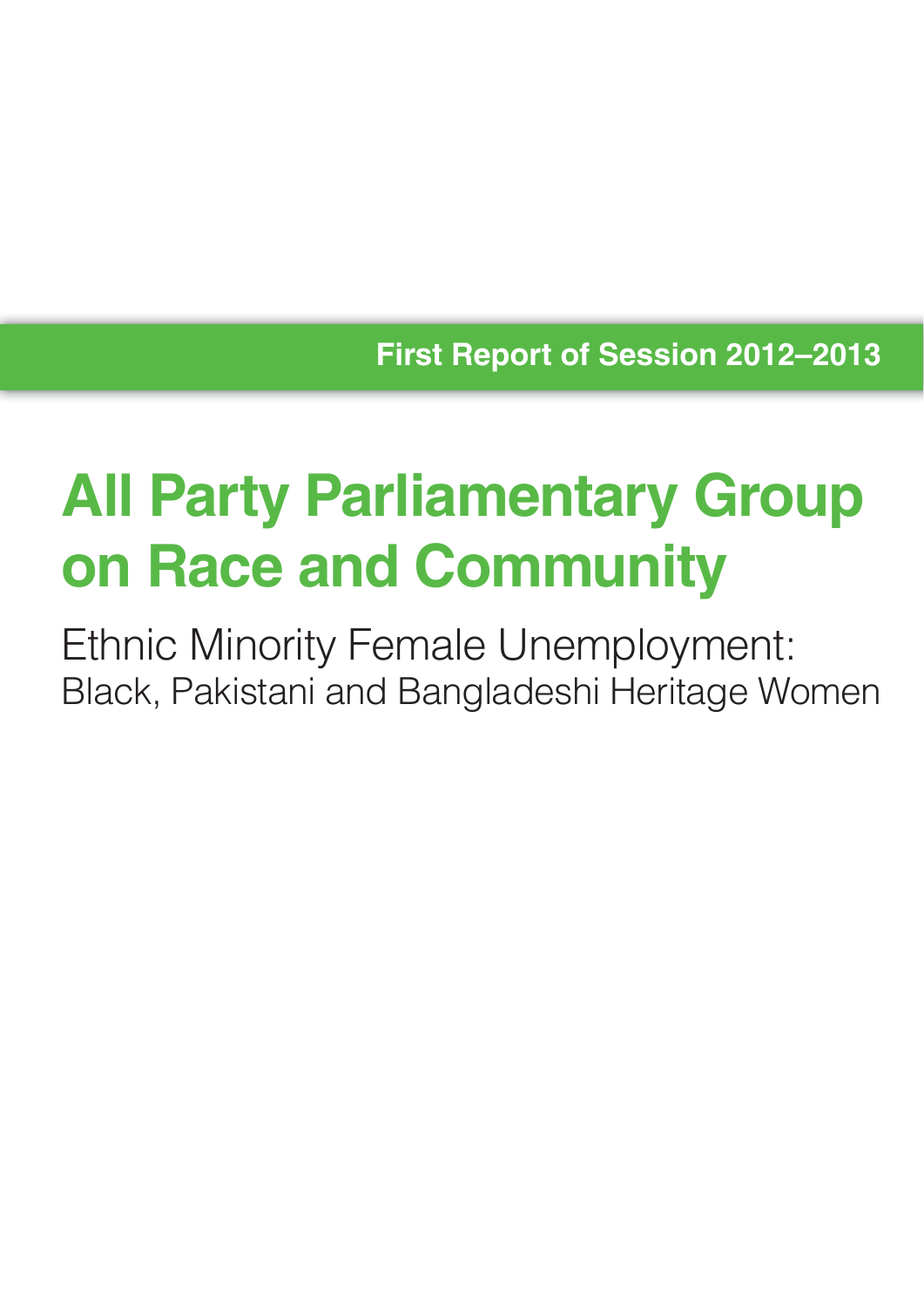## **About the All Party Parliamentary Group on Race and Community**

The All Party Parliamentary Group (APPG) on Race and Community is a cross party group of MPs and peers which focuses on issues of racial justice. The group aims to increase the coverage in parliament of issues relating to race and ethnicity; to update members on these issues as well as on up-to-date research; and to connect the group with charities and other organisations working on these issues around the country.

The group's chair is David Lammy MP, and secretariat support is provided by the Runnymede Trust. This is the group's first inquiry and report.

#### **APPG Inquiry Sub-committee:**

Chair: David Lammy MP Debbie Abrahams MP Baroness Berridge Baroness Hussein-Ece Baroness Floella Benjamin

### **About the Runnymede Trust**

The Runnymede Trust is the UK's leading race equality think tank. It works to identify barriers to race equality and good race relations; enable effective action for social change and influence policy at all levels through providing thought leadership and robust evidence.

The Runnymede Trust has provided secretariat support for the APPG since 2010. This report has been written by the Runnymede Trust's Public Affairs Manager **Vicki Butler** on behalf of and in partnership with the APPG inquiry subcommittee.

#### APPG on Race and Community, c/o **The Runnymede Trust**

7 Plough Yard, London, EC2A 3LP **T** 020 7377 9222 **E** info@runnymedetrust.org

**www. runnymedetrust.org**

#### **Disclaimer**

The facts presented and views expressed in this publication are those of the APPG sub-committee and not necessarily those of other members of the APPG on Race and Community, the political parties of the members of the sub-committee, the Runnymede Trust, or the Runnymede Trust's funders.

#### **Acknowledgements**

We would like to thank the Joseph Rowntree Charitable Trust, whose support of the Runnymede Trust's parliamentary work has allowed the organisation to coordinate the work of the APPG and this inquiry.

We would also like to thank all of those who submitted written and oral evidence to this inquiry, including those women who took part in the inquiry focus groups. Finally, we would like to thank Oxfam, the Women's Resource Centre and the Equality and Diversity Forum for their advice and assistance at various points of the inquiry.

ISBN: 978-1-906732-96-7

**Published by Runnymede in November 2012, this document is © Runnymede.**

#### **Open access. Some rights reserved.**

The Runnymede Trust wants to encourage the circulation of its work as widely as possible while retaining the copyright. The trust has an open access policy which enables anyone to access its content online without charge. Anyone can download, save, perform or distribute this work in any format, including translation, without written permission. This is subject to the terms of the Creative Commons Licence Deed: Attribution-Non-Commercial-No Derivative Works 2.0 UK: England & Wales. Its main conditions are:

- You are free to copy, distribute, display and perform the work;
- You must give the original author credit;
- You may not use this work for commercial purposes;
- You may not alter, transform, or build upon this work.

You are welcome to ask Runnymede for permission to use this work for purposes other than those covered by the licence. Runnymede is grateful to Creative Commons for its work and its approach to copyright. For more information please go to **www.creativecommons.org** 

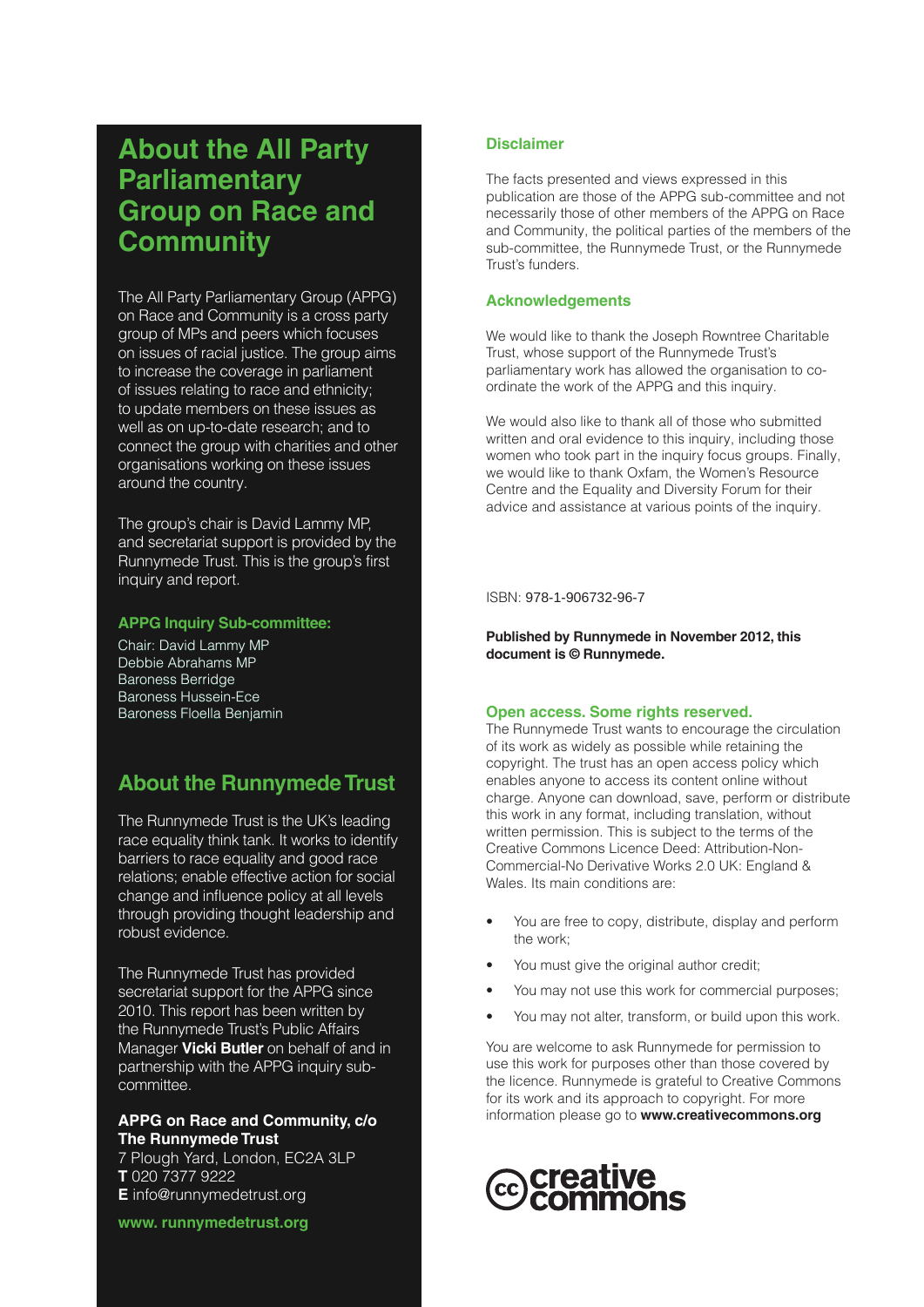## **Contents**

|    | <b>Executive Summary</b>                                       | 4               |
|----|----------------------------------------------------------------|-----------------|
|    | Recommendations                                                | 5               |
| 1. | Introduction                                                   | 6               |
| 2. | Background to Ethnic Minority Female Unemployment in the<br>UK | $\overline{7}$  |
| 3. | Impact of the Current Recession                                | 9               |
| 4. | <b>Reasons Behind Ethnic Minority Female Unemployment</b>      | 11              |
| 5. | <b>Inactivity Rates</b>                                        | 17 <sup>2</sup> |
| 6. | <b>Effectiveness of the Current Government Policies</b>        | 19              |
| 7. | <b>Impact on Families</b>                                      | 24              |
| 8. | Conclusions                                                    | 25              |
| 9. | <b>References</b>                                              | 26              |
|    | 10. Evidence Submitted                                         | 26              |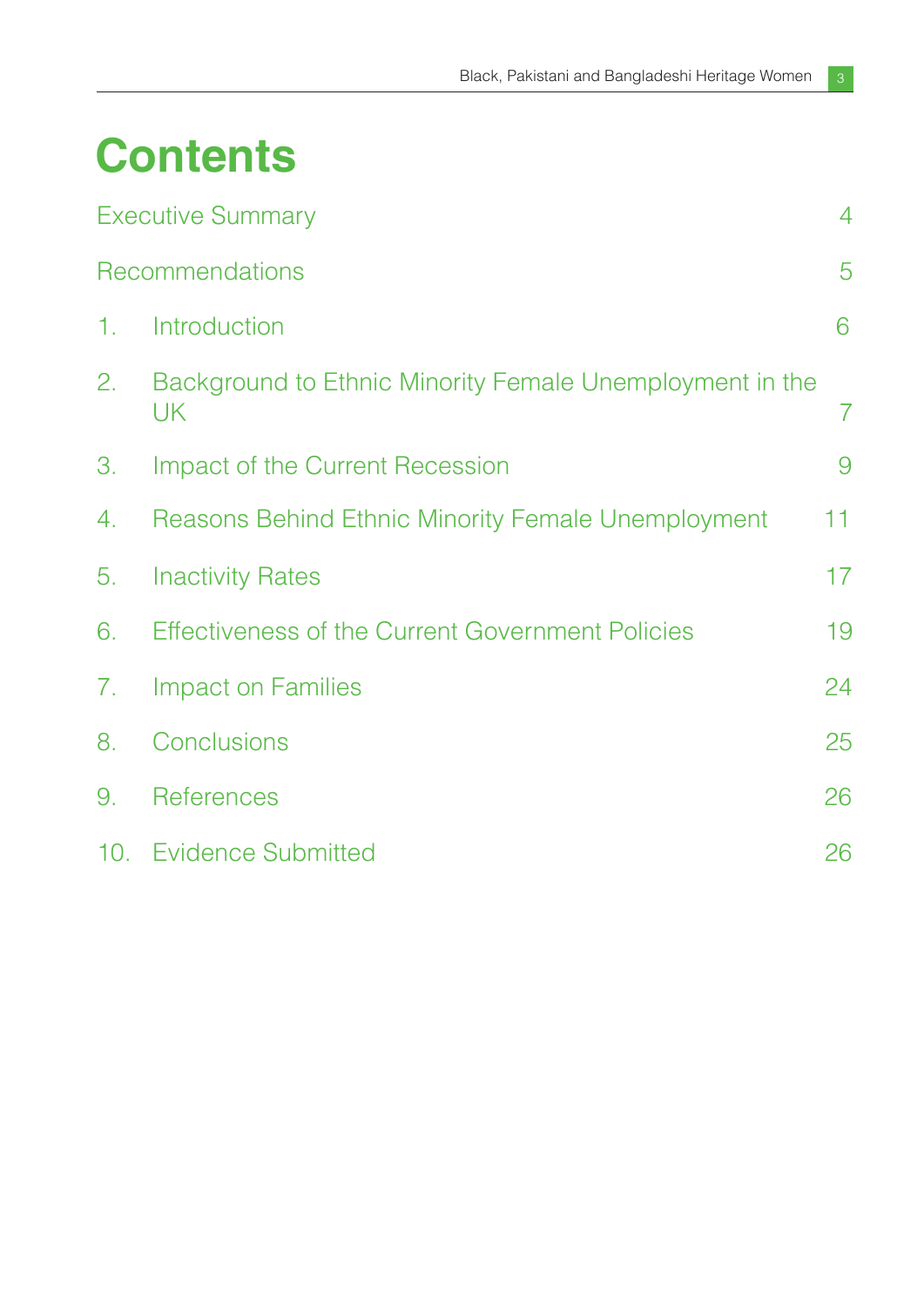## **Executive Summary**

The All Party Parliamentary Group (APPG) on Race and Community's inquiry into ethnic minority female unemployment took place between July and November 2012. Evidence was collected in parliamentary oral evidence sessions, in local focus groups and through written submissions from a range of organisations and individuals. This executive summary provides an outline of key findings from the inquiry, with detailed analysis available in the main report, starting on page 6. This report reflects the views of the APPG inquiry sub-committee and not the whole APPG.

The inquiry found that the unemployment rates of Black, Pakistani and Bangladeshi heritage women have remained consistently higher than those of white women since the early 1980s. Indeed, despite the more frequent attention given to the unemployment rates of ethnic minority men, the overall unemployment rate of ethnic minority women is actually higher, 14.3% compared to 13.2%. When looking at the groups which are the focus of this inquiry – Black, Pakistani and Bangladeshi women – these women are far more likely to be unemployed than both white men and white women. Pakistani and Bangladeshi women are particularly affected, with 20.5% being unemployed compared to 6.8% of white women, with 17.7% of Black women also being unemployed.

The APPG sub-committee was concerned prior to the inquiry that Black, Pakistani and Bangladeshi female unemployment rates were more likely to be impacted upon by public sector reform in the current recession due to their concentration in the public sector work force. However, following the inquiry it was unfortunately not possible to confirm whether this has actually been the case due to the lack of availability of up-to-date data from employers.

The inquiry uncovered a number of barriers to Black, Pakistani and Bangladeshi employment. Discrimination was found to be present at every stage of the recruitment process – when assessing applications, during interviews, at recruitment agencies and also in the workplace itself. Strikingly, it was estimated by Professors Anthony Heath and Yaojun Li that 25% of the ethnic minority unemployment rate for both men and women could be explained by prejudice and racial discrimination. Discrimination based on name and accent was also uncovered both in data received and from personal testimony.

In addition, it was found that discrimination based on both gender and ethnicity is taking place in job interviews. Muslim women who wear the hijab reported discrimination and women of all three ethnic groups reported questions asked about intentions regarding marriage and children. This was often tied to assumptions based on ethnicity – for example it was assumed that Muslim women would want to stop work after having children.

Other issues identified as barriers to employment include language issues, cultural attitudes towards women, qualifications and lack of social capital. In particular, childcare was identified as a problem, with Pakistani and Bangladeshi women being less likely to take up free childcare places. There was also evidence of demand for more culturally sensitive services.

Inactivity rates of Pakistani and Bangladeshi heritage women have long been known to be high, and early analysis carried out in evidence submitted to this report found that inactivity rates of Somali heritage women are even higher. We found that inactivity rates could be high partly because some women may be giving up searching for work due to difficulties in finding employment and the decreased confidence this brings. Furthermore, the inquiry also found that consistent workplace inactivity of younger women could lead to difficulties in finding a job in later life.

Current government policies were analysed by the APPG sub-committee, which was keen to determine whether the Government's approach of looking at the individual needs of job seekers, regardless of ethnicity, was working in relation to reducing ethnic minority female unemployment. It was found that minority ethnic groups are less likely than white groups to find Job Centre Plus helpful, with women interviewed stating that there is a lack of adequate support for, and cultural understanding of, the needs of Pakistani and Bangladeshi women.

The inquiry also found that there is an appetite for more support to set up businesses from Black women, particularly for newly unemployed professionals over the age of 25. This would not only help reduce ethnic minority female unemployment – small business growth is considered essential to the recovery of the wider economy.

English for Speakers of Other Languages (ESOL) provision has been identified as a key solution to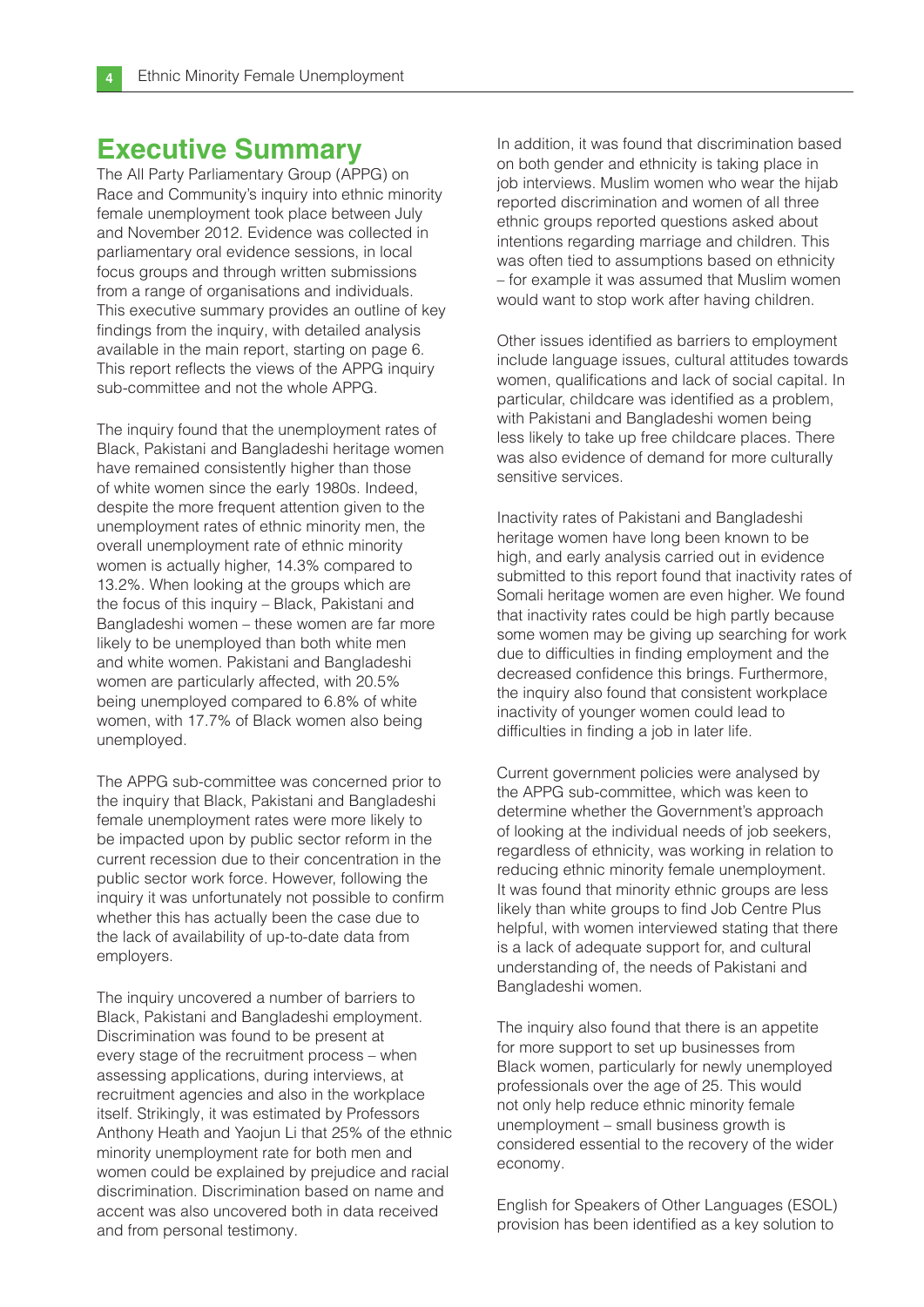barriers in employment, but it was also found that some women are put off of these classes due to a preference for women-only classes and familiar community venues, as well as class times which do not clash with the school run.

On apprenticeships, the National Apprenticeship Service's (NAS) efforts to increase the numbers of ethnic minority apprentices through its diversity pilots and other work is welcomed. However, the APPG sub-committee is concerned that progress is not happening quickly enough to help reduce the high rates of ethnic minority youth unemployment, and that the aims are not set high enough in relation to increasing the numbers of ethnic minorities on apprenticeships.

Throughout the report and inquiry it was found that service providers, employers and the Government frequently dealt with women and ethnic minorities as separate entities and undertook little work or data monitoring on these two characteristics combined. This report shows that ethnic minority women – and in particular Black, Pakistani and Bangladeshi women – have specific needs and a specific experience of the labour market and unemployment. If the unacceptably high levels of unemployment of these women are to be solved, politicians, policy makers and employers need to recognise this.

## **Recommendations**

*Recommendation 1:* Better information on ethnic minority female unemployment is needed. A government department or non-departmental public body should collect this data and consider publishing a regular report on public sector redundancies broken down by ethnicity.

*Recommendation 2:* There is a lack of clarity around whether the public sector needs to monitor job losses by ethnicity. This needs to be clarified and communicated to employers.

**Recommendation 3:** Monitoring redundancies by ethnicity, as well as gender and ethnicity combined, should be held up as best practice for employers. The Government should encourage this as part of its Social Mobility Compact with business and in procurement.

**Recommendation 4:** Organisations such as the Equality and Human Rights Commission (EHRC), the Government Equalities Office (GEO) and charities should explore ways of capturing

employment data on dual characteristics which do not create an excessive burden for businesses.

*Recommendation 5:* The Government should publish an action plan to increase take-up of blank name application forms, with the Government leading the way by piloting its use in at least one of its departments.

**Recommendation 6:** Professional associations should provide improved guidance offering greater clarity regarding the equivalency between UK and overseas qualifications and experience of employment.

*Recommendation 7: Recruitment agencies are* important players in access to employment and should be better engaged with these issues. They should therefore work closely with their staff to help reduce unconscious bias and to help them engage effectively with ethnic minority candidates.

**Recommendation 8:** As part of the changes to the careers service, guidance should be provided for schools in overcoming stereotyping in their careers advice. This should also aim to help tackle stereotyping by parents.

**Recommendation 9:** The Government should undertake a communications drive to increase takeup of free childcare amongst ethnic minority women.

*Recommendation 10: Guidance should be* developed by the Government or the third sector for nursery providers on how to provide culturally sensitive nursery care.

*Recommendation 11:* Increasing take-up of free childcare by ethnic minority women should form a key part of the Government's childcare commission.

*Recommendation 12:* Given the larger numbers of older women from Pakistani and Bangladeshi backgrounds entering the workplace for the first time, Job Centre Plus should be clear on how they are meeting the specific needs of these women, particularly taking into account cultural and language needs.

*Recommendation 13:* Somali women have extremely high rates of inactivity and disadvantage. The Cabinet Office should pay close attention to the situation of Somali women in addition to its current focus on Pakistani and Bangladeshi women.

**Recommendation 14:** It should be considered whether cultural awareness training is needed for Job Centre Plus advisers in particular areas of the country.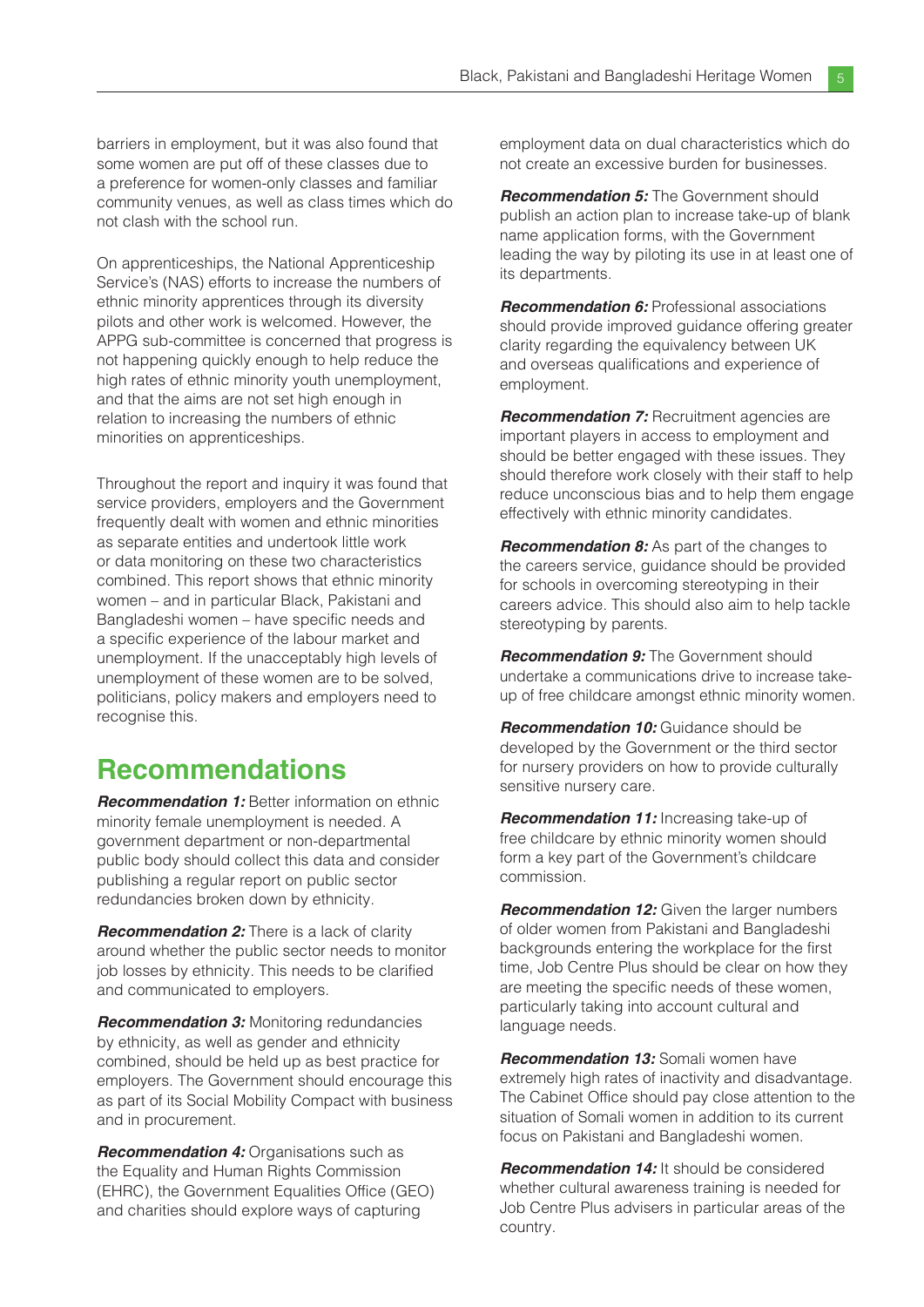**Recommendation 15:** The Government should consider monitoring the impact of its New Enterprise Allowance on ethnic minority women, as well as on other groups.

*Recommendation 16:* The Government needs to ensure its New Enterprise Allowance takes into account the needs and talents of older newly unemployed professional women by monitoring and publishing data on these groups.

*Recommendation 17:* The Government's Access to Finance Review should consider recommending that banks disclose who they lend to by ethnicity, gender and postcode. This will help determine whether ethnic minority women, as well as other groups, are being disproportionately denied credit.

*Recommendation 18:* Data on the impact of the Work Programme on ethnic minorities, including ethnic minority women, needs to be collected and published if this has not taken place by the publication of this report.

*Recommendation 19:* ESOL providers need to look into providing services more suited to women's needs, particularly taking into account the need for childcare provision and family-friendly class times.

*Recommendation 20: Pre-courses should be* introduced in areas of high need and demand to help women who are struggling in mainstream ESOL provision.

*Recommendation 21:* The Government should look at ways to encourage more work-focused ESOL classes for those who want them. This could involve course syllabuses being linked to vocational information, as well as a link to job searches.

*Recommendation 22:* The Department for Business, Innovation and Skills should make public its data on apprenticeship starts and completions based on ethnicity and gender combined. In addition, the Government should record and publish data on the impact of its employment initiatives on ethnic minorities and women separately, as well as combined where available data allows.

*Recommendation 23:* All government employment programmes and policies should monitor and publish data on take-up and success, by ethnicity and gender separately, as well as combined where available data allows.

**Recommendation 24:** It is positive that the National Apprenticeship Service intends to embed diversity good practice throughout its services in due course. We would urge them to also address specific needs of ethnic minority women in its diversity initiatives going forward.

## **1. Introduction**

1.1. This is the final report of the All Party Parliamentary Group (APPG) on Race and Community's inquiry into ethnic minority female unemployment. The inquiry involved oral evidence sessions in parliament, discussion groups with unemployed women around the country and the collection of written evidence from a range of witnesses.<sup>1</sup> A short film accompanies this report.<sup>2</sup>

1.2. This report has been signed up to by the APPG's sub-committee, who are as follows: David Lammy MP (Chair), Debbie Abrahams MP, Baroness Berridge, Baroness Hussein-Ece and Baroness Benjamin. This report does not necessarily express the views of all members of the APPG. This sub-committee will from now on be referred to as 'the Committee' throughout the remainder of this Report.

#### **Defi nitions**

1.3. Throughout the report the terms 'unemployment rate' and 'economically inactive' will be used frequently. These terms are understood in this report as follows:3

- The unemployment rate is the percentage of the economically active population who are unemployed according to the definition of the International Labour Organisation.
- Economically inactive refers to those who are not working, but are also not seeking work and are not available for work.

1.4. This report and inquiry does not focus on all ethnic minority women, and it was decided that it should just focus on Black African, Black

<sup>1</sup> This report has been drafted by the Runnymede Trust, which acts as secretariat for the APPG, in partnership with the inquiry's sub-committee of APPG members.

<sup>2</sup> The film is avalable here: http://www.runnymedetrust.org/ projects-and-publications/parliament/appg-2/appg-inquiry. html

<sup>3</sup> Terms used as defined in Work asnd Pensions Committee (2012) *Youth Unemployment and the Youth Contract*. London: House of Commons..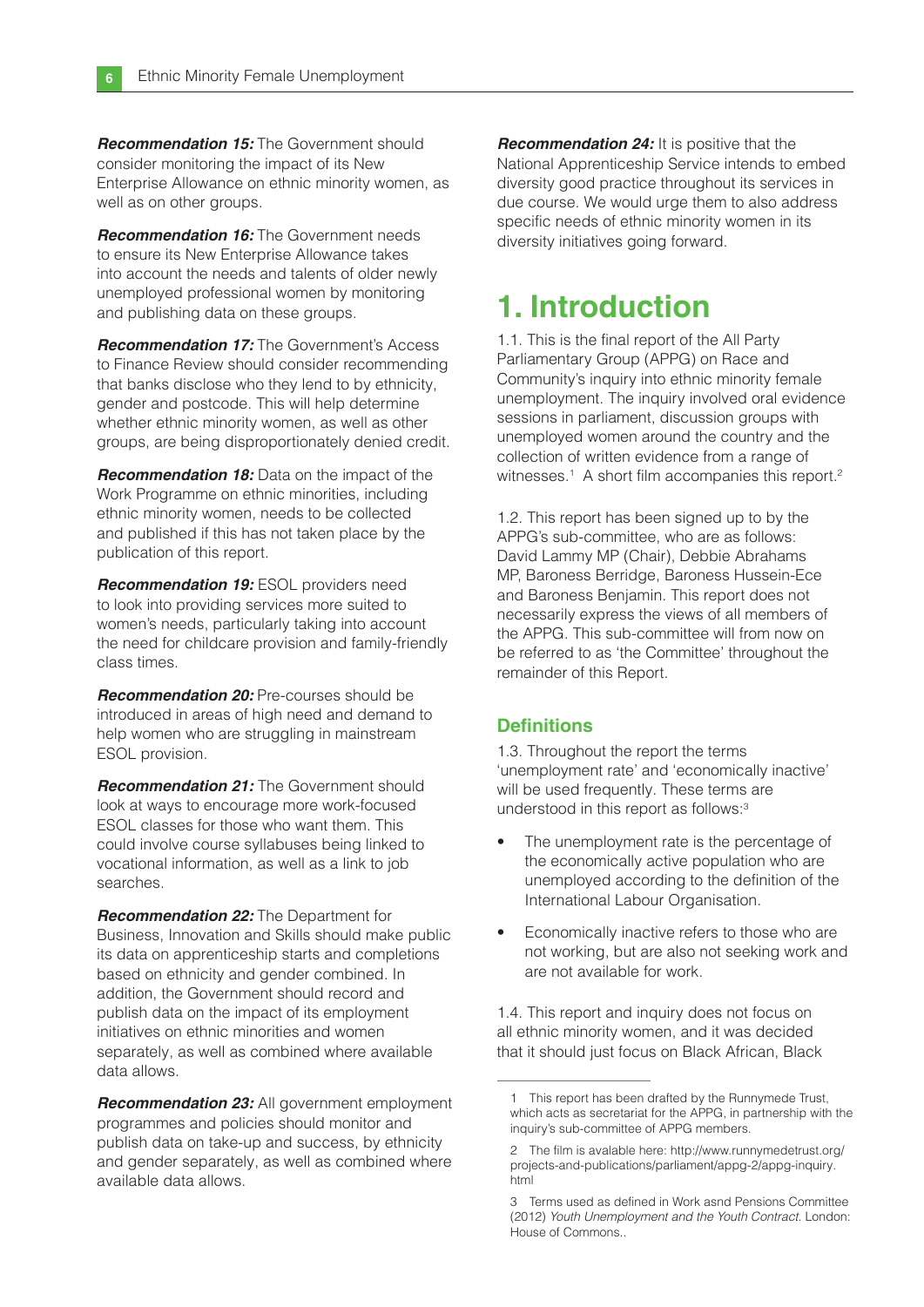Caribbean, Pakistani and Bangladeshi women for reasons outlined in section 2.3 below. The Committee recognises, however, that such groupings do not always capture the diversity within different ethnic groups, as well as the individual ethnic groups which make up the whole category. This is particularly the case for Black women who are an extremely varied group made up of Black Caribbean, Somali, Nigerian, Kenyan, Ugandan and women of many other backgrounds, and there are different outcomes and unemployment rates for all of these groups. If possible our conclusions and analysis will be broken down by specific group, but sometimes this is not possible due to lack of specific data.

1.5. Finally, wherever possible we refer to specific data relating to ethnic minority women, but sometimes this is not possible due to lack of data regarding both of these characteristics being available. In this instance we still refer to data regarding ethnic minorities in general, but then aim to refer to specific information regarding women collected as part of the inquiry to help form more specific conclusions.

#### **Terms of references**

1.6. As part of this inquiry we decided to focus on the following terms of reference:

- To determine whether unemployment rates of Black, Pakistani and Bangladeshi women are being more affected by the current recession compared to previous recessions;
- To determine the reasons behind the high levels of unemployment of these particular groups;
- To determine how effective current policies are in addressing unemployment levels of the target groups;
- To determine whether further intervention is needed, and if so, determine what this should look like;
- To find out what impact redundancy and unemployment is having on lone mothers and their children among the target groups;
- To determine whether there have been changes in labour market inactivity of certain groups, and if so, find out why.

#### **Evidence collected**

1.7. We used a range of methods to collect evidence as part of this inquiry. We held two oral evidence sessions in parliament, at which the APPG heard evidence from a number of witnesses including academics, those from the private sector, the public sector and the charity sector, which are listed at the end of this report.

1.8. We held three evidence sessions outside parliament with local women in Tottenham, Manchester and Oldham. We spoke to approximately 32 women as part of these sessions. A short film accompanies this inquiry which includes video testimonies of women involved in these discussions.

1.9. We received 27 written evidence submissions from a range of individuals and organisations. including charities, trade unions, local authorities and academics. A full list is available at the end of this report.

## **2. Background to Ethnic Minority Female Unemployment in the UK**

2.1. For all groups except Indian men, ethnic minority unemployment has consistently remained higher than the rate for white people since records began.4 The unemployment rates of ethnic minority men have, on the whole, received the most attention of recent years, partly due to particularly shocking statistics around the unemployment rates of young Black and Asian men.5 This emphasis may sometimes give the impression that, on the whole, ethnic minority men have higher unemployment rates than ethnic minority women. However, in reality, the overall unemployment rate for ethnic minority women is higher than that for men, being 14.3% compared to 13.2%, as will be clear from Fig. 1 below.

2.2. The picture is more complex when looking at individual groups. The unemployment rate of Black women is lower than Black men (17.7% compared to 21.7%), whilst the unemployment rate of Pakistani/Bangladeshi women is much higher than that of their male counterparts (20.5% for women compared to 12.8% for men). Unemployment rates

<sup>4</sup> See EJB Rose (1969), *Colour and Citizenship*.

<sup>5</sup> For example, 55.5% of economically active Black men, aged 16–24, are unemployed (ONS, 2012).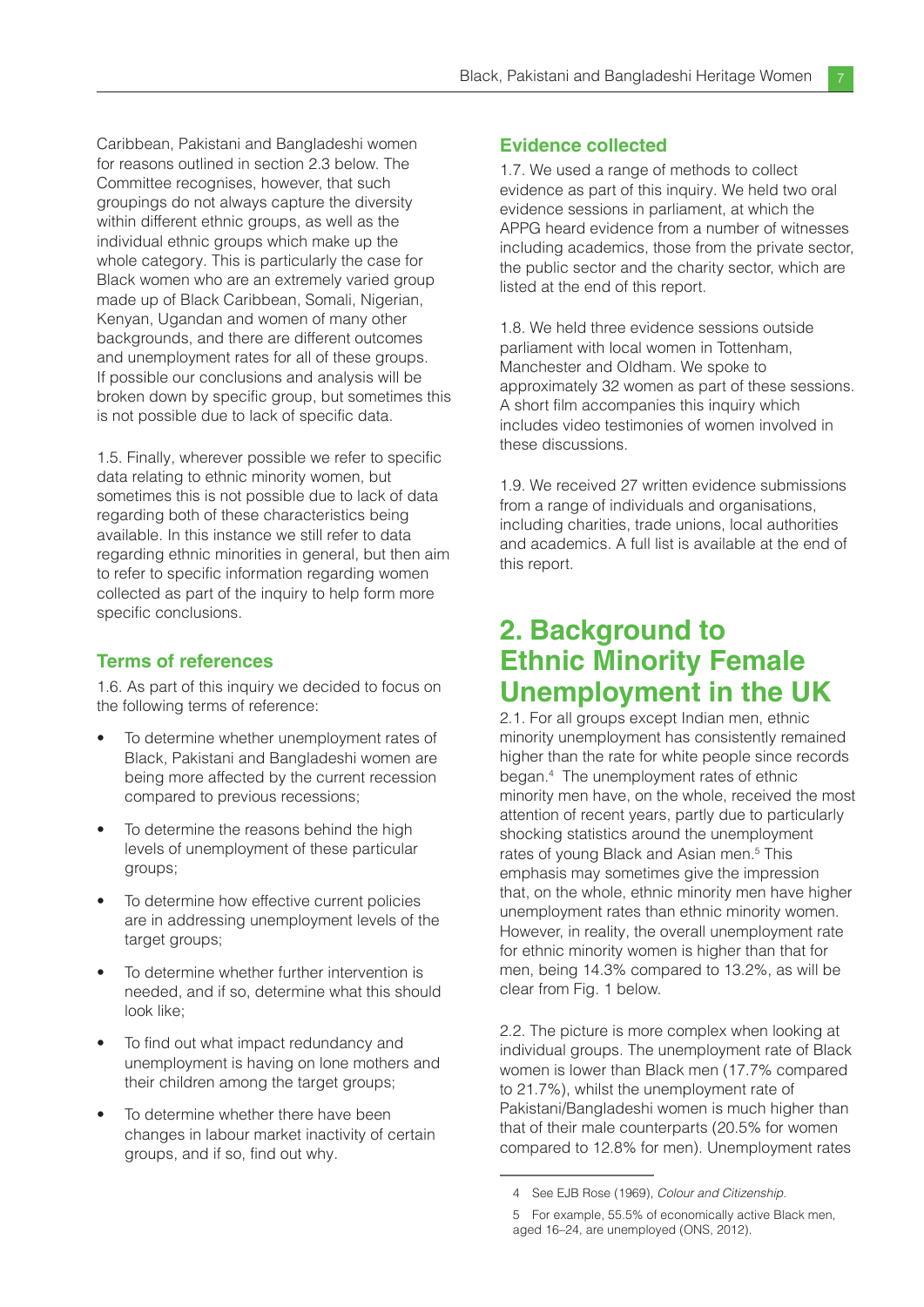| PERCENTAGE OF ETHNIC GROUP IN EMPLOYMENT |                    |              |                      |              |                        |              |  |  |  |  |  |
|------------------------------------------|--------------------|--------------|----------------------|--------------|------------------------|--------------|--|--|--|--|--|
|                                          | Employment<br>Rate |              | Unemployment<br>Rate |              | <b>Inactivity Rate</b> |              |  |  |  |  |  |
|                                          | <b>MEN</b>         | <b>WOMEN</b> | <b>MEN</b>           | <b>WOMEN</b> | <b>MEN</b>             | <b>WOMEN</b> |  |  |  |  |  |
| White                                    | 76.6%              | 67.6%        | 8.3%                 | 6.8%         | 16.4%                  | 27.5%        |  |  |  |  |  |
| Mixed or Multiple                        | 64.3%              | 55.3%        | 15.7%                | 15.8%        | 23.7%                  | 34.3%        |  |  |  |  |  |
| <b>Black</b>                             | 61.4%              | 55.6%        | 21.7%                | 17.7%        | 21.6%                  | 32.4%        |  |  |  |  |  |
| Indian                                   | 77.0%              | 60.6%        | 8.2%                 | 11.1%        | 16.2%                  | 31.9%        |  |  |  |  |  |
| Pakistani/Bangladeshi                    | 68.7%              | 28.9%        | 12.8%                | 20.5%        | 21.3%                  | 63.6%        |  |  |  |  |  |
| <b>Chinese &amp; Other</b>               | 67.0%              | 51.8%        | 10.3%                | 10.6%        | 25.3%                  | 42.1%        |  |  |  |  |  |
| <b>Ethnic Minority</b>                   | 68.2%              | 50.8%        | 13.2%                | 14.3%        | 21.5%                  | 40.8%        |  |  |  |  |  |
| All                                      | 75.6%              | 65.6%        | 8.9%                 | 7.5%         | 17.0%                  | 29.1%        |  |  |  |  |  |

*Figure 1: Source:* Labour Force Survey 2011 (http://statistics.dwp.gov.uk/asd/asd1/adhoc\_analysis/2012/labour\_ market status by ethnicity.xls)

of Indian women are also higher than those for Indian men (11.1% compared to 8.2%). Despite the varying picture for different ethnic minority groups, the evidence suggests that ethnic minority female unemployment is arguably as pressing a problem as ethnic minority male unemployment. This becomes even starker when considering that all groups of ethnic minority women – even those from the arguably more prosperous and 'successful' Chinese and Indian communities $^6$  – are more likely to be unemployed than both white men and white women. It is important to note that the Committee also recognises the high unemployment rates of Gypsies, Roma and Travellers, which will be addressed in Paragraph 2.4 below.

2.3. Taking the above into account, the Committee felt that ethnic minority female unemployment was an important issue to explore in more detail. However, given that individual minority ethnic groups face different challenges and experiences, the Committee decided to focus on just four groups – Black Caribbean, Black African, Bangladeshi and Pakistani women. These groups were chosen partly because of their high unemployment rates compared to most other minority ethnic women, and also due to specific issues facing these groups such as high rates of lone motherhood for Black Caribbean and Black African women (59% and 43% respectively, compared to 22% for white women7 ) and high inactivity rates for Bangladeshi and Pakistani women.

6 See EHRC Triennial Review: http://www. equalityhumanrights.com/key-projects/how-fair-is-britain 2.4. The Committee recognises that women from other minority ethnic groups face high unemployment levels, particularly those from Gypsy, Roma and Traveller backgrounds. The group made a decision not to focus on all minority ethnic groups because it felt that a short inquiry on this issue would not do justice to the range of challenges and issues facing each group and wanted to avoid a broad brush approach. Regarding Gypsy, Roma and Traveller women in particular it was felt that currently there is not enough data available to make substantial conclusions about female unemployment of these groups, but the Committee hopes that with the release of new census data in 2013, which recorded data from Gypsy and Irish Traveller communities, it may be able to focus more attention on these groups in the New Year.

2.5. There has been limited parliamentary attention given to ethnic minority female unemployment, particularly in comparison to ethnic minority male unemployment. There are occasional mentions in each House on the issue – indeed there have been more of late largely due to increased mentions by parliamentarians involved in this inquiry. However, no Select Committee or APPG has looked at this issue in detail, and this will be the first ever Parliamentary report specifically on the issue of Black, Pakistani and Bangladeshi female unemployment.

2.6. In addition, thus far there has been little attention given to this issue by the current government. The Government has maintained that it wants to approach unemployment by looking at the specific needs of the individual 'irrespective

<sup>7</sup> *Ethnicity and Family* by Lucinda Platt. London: Equality and Human Rights Commission. Available at: http:// www.equalityhumanrights.com/uploaded\_files/raceinbritain/ ethnicity\_and\_family\_report.pdf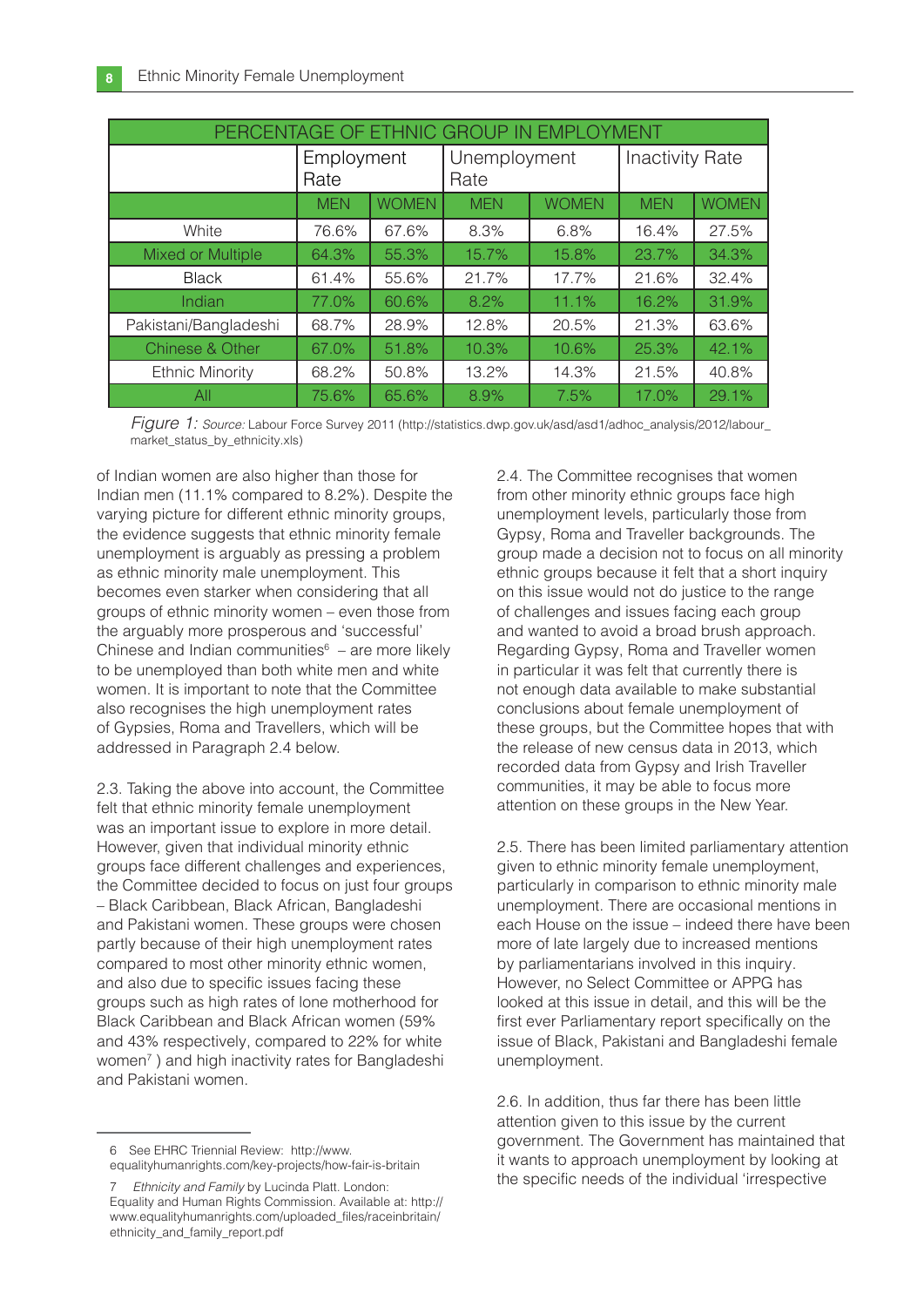of ethnicity'<sup>8</sup> whilst the recently departed Race Equality Minister Andrew Stunell MP stated that the Government has a 'colour-blind' approach to race equality.9 The Committee however notes recent work from the Department for Communities and Local Government around equal access to finance, and welcomes the recognition of challenges facing Pakistani and Bangladeshi women in the Cabinet Office's updated Social Mobility Strategy (Cabinet Office, 2012). We therefore hope that this report will help inform future government work in this area.

2.7. Finally, it is important to add that this report is based primarily on the evidence submitted to the APPG's inquiry. The Committee of the APPG is keen to continue to hold a watching brief on the issue of Black, Pakistani and Bangladeshi female unemployment, and is keen to be alerted to future research developments on this issue.

## **3. The Impact of the Current Recession**

3.1. Evidence from previous research highlights that in all previous recessions ethnic minorities – particularly men – have been hit harder by unemployment than in the wider population, and have taken longer to recover when the economy returns to growth.10 The Committee wanted to determine whether this recession is having a greater impact on Black, Bangladeshi and Pakistani women compared to previous recessions.

3.2. Professor Anthony Heath of Oxford University stated that the unemployment rate of Black women has remained at roughly double that of white women since 1972. He added that even in times when unemployment has increased overall, this ratio has remained the same, except for a brief period in the 1980s when the gap got even worse. He added there has been no decrease over time or over generations in ethnic minority unemployment rates overall (both men and women), and that the second generation still experience unemployment rates which are as high as those of the first generation.

3.3. It was advised that unemployment data for Pakistani and Bangladeshi women before 1983 is unreliable due to small samples, extremely high inactivity rates and the fact that there were smaller numbers of women from these groups residing in the UK at this time.<sup>11</sup> Evidence submitted by Yaojun Li showed that after 1983 the unemployment rate of Pakistani and Bangladeshi women has remained consistently and substantially higher than the rate for white women, with the gap becoming even larger in the early 1990s and falling between 2000 and 2004. The gap grew again after 2004, but not as dramatically as in the mid-1990s.12

#### **Redundancies**

3.4. The Committee particularly wanted to determine whether Black, Pakistani and Bangladeshi women have been hit harder by redundancies and unemployment during this recession. There was a particular concern from the Committee that, given the high numbers of women from these groups working in the public sector, job cuts in this section of the workforce may have a disproportionate impact on Black, Pakistani and Bangladeshi women and inflate their overall unemployment figures, a concern which was also shared by some who submitted evidence to the inquiry.13 Fig. 2 on p.10 below, highlights the percentages of ethnic minorities working in the public sector in 2007, before public sector spending cuts began.

3.5. There was also a concern that Black, Pakistani and Bangladeshi women would be more likely to be made redundant in other sectors, such as the private sector, in comparison with other women due to discrimination in the work place. A number of witnesses highlighted that there are better antidiscrimination and equality policies in the public sector than in the private sector for example. However, it was not assumed that redundancy in the private sector would necessarily be any worse than in previous recessions.<sup>14</sup>

3.6. A number of witnesses stated that it is, as yet, difficult to know for certain how recent waves of redundancies have impacted on ethnic minority women. This is because widespread data on

<sup>8</sup> See response to Kate Green MP's parliamentary written question (22/02/2012): http://www.theyworkforyou.com/ wrans/?id=2012-02-22b.95070.h&s=kate+green#g95070.q0.

<sup>9</sup> Runnymede Trust Liverpool Race Equality Question Time, 19 July 2012. Recording available here: http://www. runnymedetrust.org/resources/podcasts/liverpool-raceequality-question-time.html

<sup>10 &#</sup>x27;Ethnicity and public sector employment during the current recession' by Yaojun Li (forthcoming)

<sup>11</sup> Submission on Pakistani and Bangladeshi female unemployment, Yaojun Li

<sup>12</sup> Submission on Pakistani and Bangladeshi female unemployment, Yaojun Li

<sup>13</sup> Such as the evidence provided by Bradford District Council

<sup>14</sup> Manchester evidence session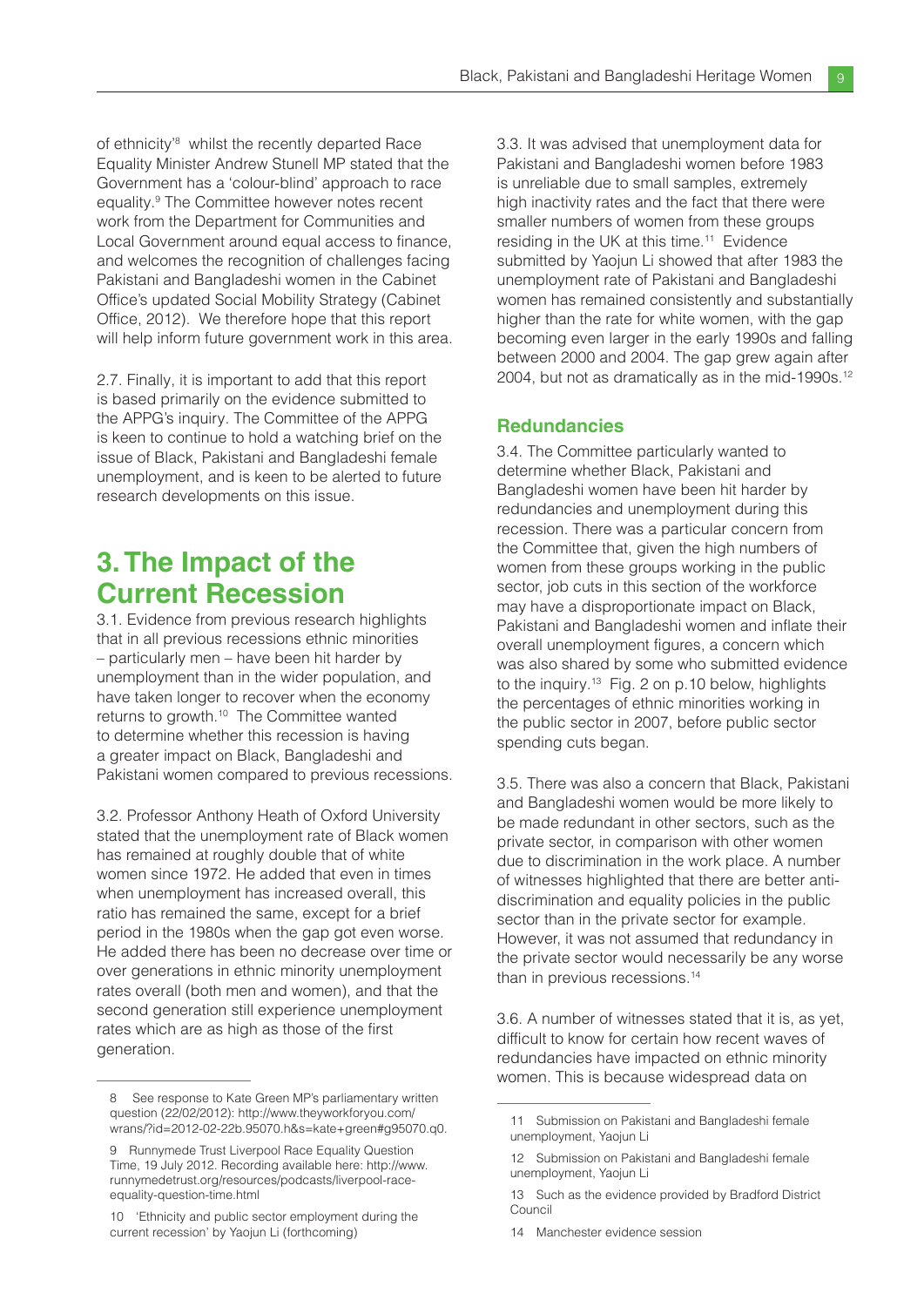| PERCENTAGE OF ETHNIC GROUP WORKING IN THE PUBLIC<br><b>SECTOR</b> |       |                       |       |                       |  |  |  |  |  |
|-------------------------------------------------------------------|-------|-----------------------|-------|-----------------------|--|--|--|--|--|
|                                                                   |       | Men                   | Women |                       |  |  |  |  |  |
|                                                                   | All   | <b>Full-Time Only</b> | All   | <b>Full-Time Only</b> |  |  |  |  |  |
| White British                                                     | 15.9% | 15.9%                 | 34.0% | 34.2%                 |  |  |  |  |  |
| Indian                                                            | 15.9% | 16.2%                 | 29.9% | 31.3%                 |  |  |  |  |  |
| Pakistani                                                         | 9.5%  | 10.5%                 | 37.2% | 41.0%                 |  |  |  |  |  |
| Bangladeshi                                                       | 9.7%  | 11.4%                 | 36.4% | 40.0%                 |  |  |  |  |  |
| <b>Black Caribbean</b>                                            | 20.8% | 21.2%                 | 45.6% | 48.8%                 |  |  |  |  |  |
| <b>Black African</b>                                              | 21.3% | 23.2%                 | 33.9% | 38.3%                 |  |  |  |  |  |
| All                                                               | 16.1% | 16.1%                 | 34.0% | 34.5%                 |  |  |  |  |  |

*Figure 2: Source:* Professor Lucinda Platt, Institute for Education, 2007.

redundancies is not yet available, and in some cases, may not even be recorded. Sandra Kerr from Race for Opportunity stated, for example, that 'no one' is adequately monitoring redundancies by ethnicity, whilst Professor Monder Ram from De Montfort University said that a well-placed organisation such as the Equality and Human Rights Commission (EHRC) is unable to monitor this data because they do not have the resources to do so. Yvonne Coghill from the NHS also stated that data on the more recent wave of redundancies in her organisation is not yet available.

3.7. Despite this lack of concrete evidence, a number of witnesses stated that early anecdotal findings suggest that the target groups for this inquiry have been affected. Unite said that early evidence they have received suggests that Black women in particular are being hit hard by public sector job cuts, particularly front-line workers, who are more likely to be Black women. In addition, many individuals spoken to in regional evidence sessions for this inquiry have suggested that Black, Pakistani and Bangladeshi women working in the public sector are being affected.<sup>15</sup> The Committee notes this anecdotal evidence, but is reluctant to make firm conclusions on redundancy patterns without hard data.

3.8. Some witnesses called for stronger action on monitoring those being made redundant from organisations so firm conclusions on redundancies can be made. Collette Cork-Hurst from Unite called for mandatory monitoring of the workforce for all employers, whilst Professor Monder Ram argued that monitoring is required under the Equality Act, but is not being enforced across the board.

3.9. From the evidence outlined above, it is clear that there is lack of clarity amongst organisations and academics over whether or not redundancy data broken down by ethnicity should or is being monitored, and whether this should or has been made public. However, as hinted at by Professor Ram, and as outlined in evidence submitted by Equanomics UK, monitoring of redundancies in the public sector by ethnicity, by employers of 150 people or more, is recommended under the current guidance on the Equality Act from the EHRC. Indeed, Equanomics UK makes the point that:

*We would argue that equality monitoring of redundancies, by public sector bodies subject to*  the specific equality duties, should be taking place *pursuant to the Equality Act 2010.*

3.10. However, there is currently no clear and easy way to access and analyse this data in one place. It is worth noting that the Runnymede Trust, which acts as secretariat for this APPG, is working with a number of trade unions to issue a large number of Freedom of Information requests to public sector organisations throughout the country in order to determine the impact of public sector reform, including redundancies, on ethnic minorities.16 However this is a large scale task, which is unable to comprehensively monitor all public sector organisations, and would be extremely difficult for one small charity to undertake on a yearly basis.

3.11. The Committee notes that data of this kind is currently being monitored, collected and collated elsewhere in the UK, as highlighted by

<sup>16</sup> More information available here: http://www. runnymedetrust.org/projects-and-publications/projects/ employment-2.html

<sup>15</sup> Tottenham and Manchester evidence sessions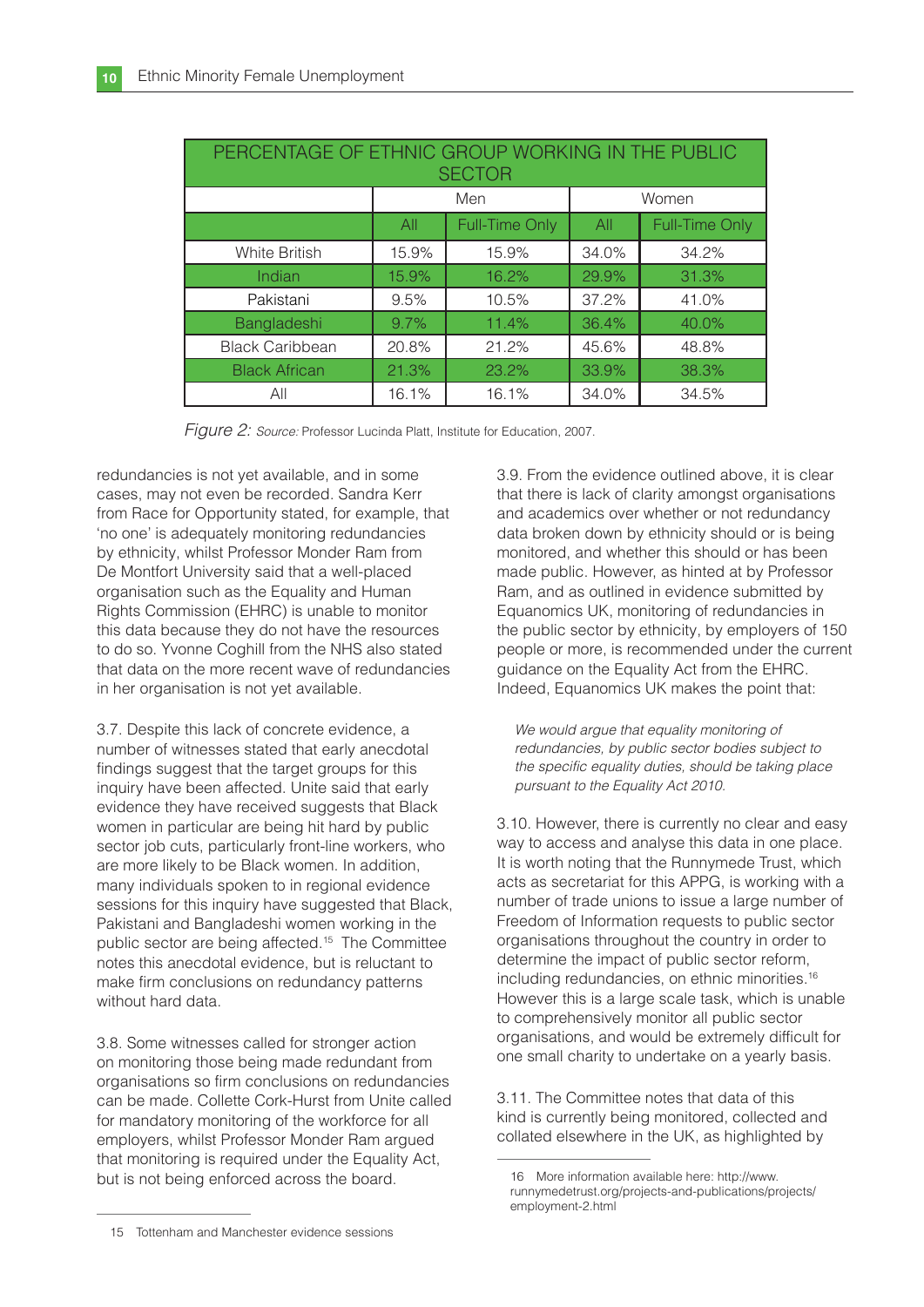Professor Anthony Heath in his follow-up evidence to the inquiry regarding best practice in Northern Ireland.<sup>17</sup> Here, all registered and specified employers with over 10 employees are required to monitor the composition of their workforce and of those applying, appointed, leaving or being promoted.<sup>18</sup> In addition, the specific equality duties for Wales require Welsh public authorities to collect and publish the number of the authority's employees who have 'left the employment of the authority'.19

**Recommendation 1:** Better information on ethnic minority female unemployment is needed. A government department or non-departmental public body should collect this data and consider publishing a regular report on public sector redundancies broken down by ethnicity.

*Recommendation 2:* There is a lack of clarity around whether the public sector needs to monitor job losses by ethnicity. This needs to be clarified and communicated to employers.

3.12. Equanomics UK also argued that whilst there is no statutory obligation for the private sector to publish such data, statutory and non-statutory guidance advises employers to publish this data in certain circumstances and consider how to explore the data with relevant parties, for example with the workforce and trade unions.

**Recommendation 3:** Monitoring redundancies by ethnicity, as well as gender and ethnicity combined, should be held up as best practice for employers. The Government should encourage this as part of its Social Mobility Compact with business and in procurement.

3.13. What is clear is that monitoring by gender and ethnicity combined – 'dual characteristics' – is not required under the Equality Act itself or in any related guidance, and as highlighted by Equanomics UK this is also not addressed under the EHRC's statutory code on employment. In addition, the Committee notes that Section 14 of the Equality Act 2010, which focuses on discrimination based on combined characteristics, is not intended to be brought into force by the Government.

**Recommendation 4: Organisations such as** the Equality and Human Rights Commission (EHRC), the Government Equalities Office (GEO) and charities should explore ways of capturing unemployment data on dual characteristics which do not create an excessive burden for businesses.

## **4. Reasons Behind Ethnic Minority Female Unemployment**

4.1. A number of barriers to employment were highlighted throughout the inquiry. These included racial and gender discrimination; language and cultural barriers; childcare issues; educational achievement; self-selecting out of certain professions; lack of networks and social capital; and unavailability of work.

4.2. We have not attempted to determine which of these factors have had the most impact on unemployment rates of the target groups as this kind of detailed analysis was not possible within the scope of this inquiry. However, we believe that evidence shows that there are varied and complex barriers facing Black, Pakistani and Bangladeshi women which are different from those facing white women or ethnic minority men. Based on this, we would argue that the Government's 'colourblind' approach to tackling unemployment is not appropriate in dealing with the specific issues facing women from these groups, and we therefore make recommendations in accordance with this.

#### **Availability of work**

4.3. From the outset it is important to acknowledge that the economic downturn is likely to have had an impact on the amount of jobs available, therefore exacerbating levels of unemployment for ethnic minority women. This is likely to be made worse by the fact that many ethnic minorities are likely to live in areas with higher unemployment – for example evidence submitted by Women Working in the North Network highlighted that many ethnic minority women they work with are located in former manufacturing towns with high unemployment, whilst women interviewed in Oldham also pointed to the lack of jobs in their particular area as being a problem. The Committee is therefore keen to support efforts from the Government and others to create more jobs.

<sup>17</sup> Submission on the Northern Ireland programme of affirmative action, Professor Anthony Heath

<sup>18</sup> Equality Commission for Northern Ireland: Fair Employment Monitoring (2011): http://www.equalityni.org/ archive/pdf/FairEmpMonitoringComptrendsovertimeDec11.pdf

<sup>19</sup> The Equality Act 2010 (Statutory Duties) (Wales) Regulations 2011, Reg 9.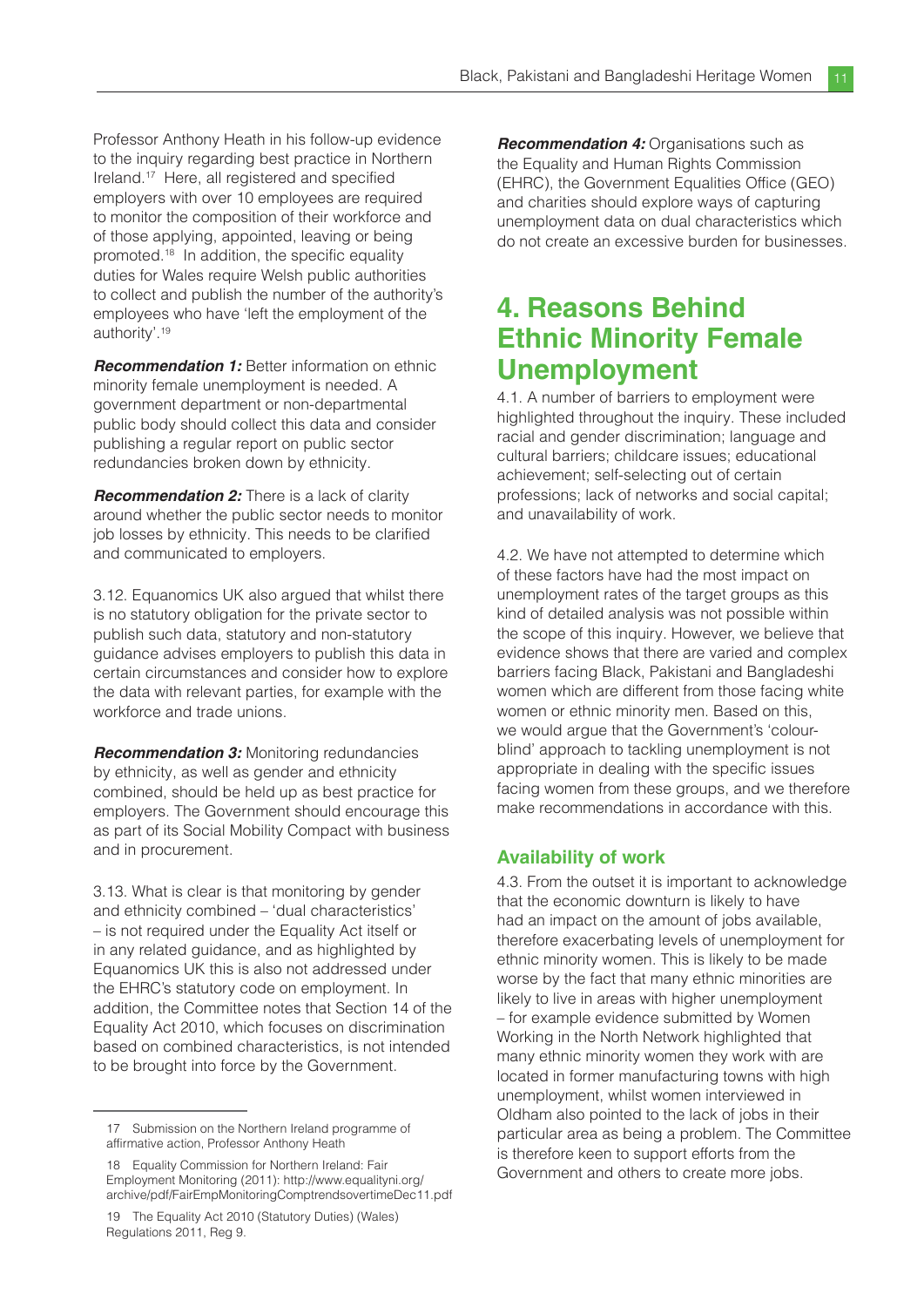4.4. It is clear from evidence collected as part of this inquiry, however, that lack of availability to work is far from being the only reason behind high unemployment rates, and nearly all of our witnesses and those submitting written evidence pointed to issues such as discrimination, culture, language and lack of networks as being of primary concern.

#### **Discrimination**

4.5. The majority of organisations and individuals who provided evidence to the inquiry cited racial discrimination as a key barrier to employment for Black, Pakistani and Bangladeshi women. There was a definite feeling amongst many witnesses that the Government and employers are not taking the issue seriously enough and there was a feeling that wider society incorrectly believed that racial discrimination was no longer an issue in the UK.<sup>20</sup>

4.6. Most strikingly, Professor Anthony Heath stated that, despite being difficult to measure, he and Professor Yaojun Li have calculated that 25% of the ethnic minority unemployment rate could be attributable to prejudice and discrimination.<sup>21</sup> The sheer volume of other evidence presented to the inquiry highlighting discrimination as a key cause of unemployment for ethnic minority women reinforces this finding.

#### *a) Discrimination in the application process*

4.7. Witnesses pushed forward a range of compelling evidence showing that racial discrimination is still a major cause of high unemployment rates of some groups of ethnic minority women. Many drew attention to research carried out by the Department for Work and Pensions in 2008 which found that if you have an African or Asian sounding surname you need to send approximately twice as many job applications as those with a traditionally British name even to get an interview.<sup>22</sup>

4.8. Individuals interviewed as part of the research identified with this finding, and some even mentioned that they changed their name to something more traditionally British on their CVs, which then resulted in being offered more interviews.23 For example, a Pakistani woman in Oldham mentioned that a colleague of hers had to change her name to get her current job as a qualified solicitor, whilst another mentioned a friend who:

*From her appearance you can not tell she is a Muslim, but she has a Muslim name and when she mentions her name [to employers] that's it - they back o*ff *.* (Pakistani woman, Oldham)

4.9. Blank name application forms were proposed by the majority of witnesses and interviewees as a potential solution to reducing discrimination when short-listing job applicants. The Committee recognises and supports the Government's Social Mobility Compact with business which encourages organisations involved to use blank name application forms in recruitment.

*Recommendation 5:* The Government should publish an action plan to increase take-up of blank name application forms, with the Government leading the way by piloting its use in at least one of its departments.

#### *b) Discrimination in interviews – Black women*

4.10. Stereotyping and discrimination once ethnic minority women reach interview stage was also cited as an area of concern. For example, a number of Black women interviewed as part of the inquiry highlighted negativity they had received in job interviews. In particular, those who had a 'British' or 'European' sounding name said that attitudes of prospective employers dramatically changed once they met them at interview and realised they were not white. One interviewee said:

*At an interview there were two of us going for the same job, me and a white girl. The interviewer called my name 'Lucy Smith' and looked at the white girl. I said 'sorry darling, I am over here' and her face just dropped. She was very cold throughout the interview. All because my name did not fit the image I was giving them.* (Black woman, Tottenham<sup>24</sup>)

4.11. A number of Black African women interviewed argued that their experience and qualifications were valued less than those of white women. One Black African woman interviewed in Manchester, a qualified lawyer who entered the UK from Nigeria, said that two white women

<sup>20</sup> For example, Collette Cork-Hurst from Unite, Professor Anthony Heath, Professor Monder Ram, Manchester evidence session.

<sup>21</sup> For example, stated by Professor Anthony Heath in oral evidence session 1

<sup>22</sup> For example Professor Anthony Heath in oral evidence session 1

<sup>23</sup> Oldham and Manchester evidence sessions

<sup>24</sup> Name changed for anonymity reasons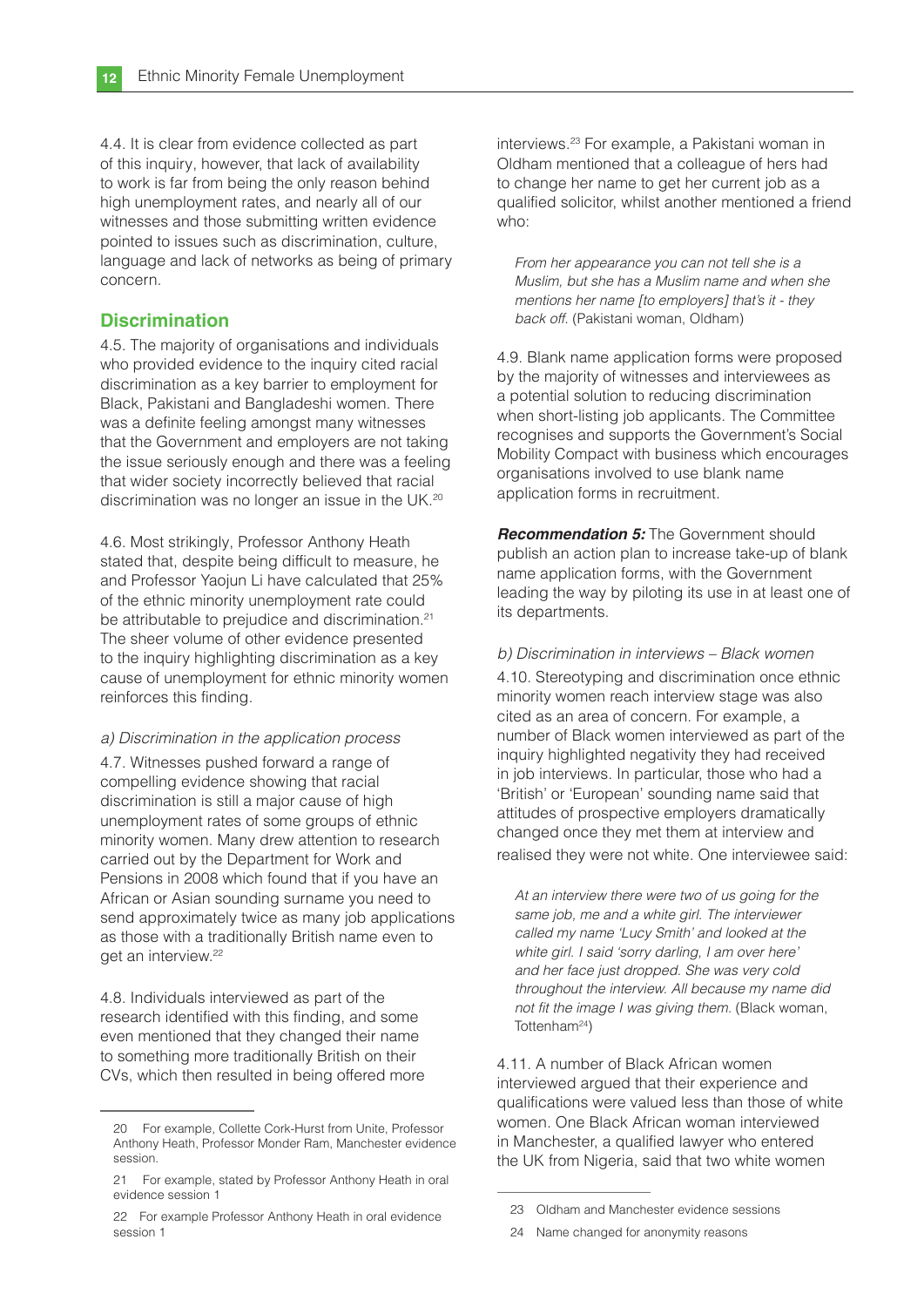were employed over her for a law-based position, despite the fact that she was better qualified and more experienced. These two women were later found to be incompetent and sacked, leading to the Black African woman being invited to take the job.<sup>25</sup> A number of other highly qualified women cited examples of their experience and qualifications gained in other countries, as well as conversion qualifications gained in this country, being overlooked.

4.12. The Committee acknowledges that these examples cannot be wholly attributed to racism, and could partly be due to some workplaces not recognising some overseas qualifications. However, it does suggest that some employers may be unnecessarily overlooking individuals who could make a valuable contribution to their workplace and productivity. In the case of the example of the lawyer above, the employers' decision to employ two under-qualified white women who were eventually sacked, over a qualified Black woman, resulted in a negative impact on the organisation which could have been avoided.

**Recommendation 6:** Professional associations should provide improved quidance offering greater clarity regarding the equivalency between UK and overseas qualifications and experience of employment.

4.13. In addition, some women interviewed as part of the inquiry stated that despite being able to speak English fluently, their accent had acted as a barrier to them getting employment.<sup>26</sup> For example a French and Spanish teacher from Frenchspeaking Cameroon who could also speak English, said that whilst she did not have a problem finding a job in France, she was struggling to get a post teaching in the UK:

*As soon as you open your mouth and it is not BBC English they don't want to know you. I have been learning English here and have done PGCE course here. All my college colleagues have got [a] job [in teaching] but I haven't. I am told I will have communication problems… language and communication is [a] real barrier.* (Black African woman, Manchester)

*c) Discrimination in interviews – Muslim women* 4.14. Muslim women wearing the hijab were

identified as facing discrimination in interviews. Zamila Bunglawala highlighted some of her own research during the inquiry, which found that some Muslim women who removed their hijab for interviews were successful in getting a job, having worn their hijab to previous interviews and being unsuccessful.<sup>27</sup> In addition, the London Borough of Tower Hamlets cited evidence from the Equality and Human Rights Commission which found that 1 in 5 Bangladeshi women under 35 experienced negative comments about wearing religious dress.<sup>28</sup>

4.15. This evidence was backed up with individual statements made during the oral evidence sessions in Manchester and Oldham. A group of Pakistani and Bangladeshi women in Oldham mentioned a number of friends and relatives who wear hijab who have found it particularly difficult to find jobs. For some of the older women, discrimination towards hijab wearers was met with a grudging acceptance, with one woman stating that she decided to stop wearing the hijab many years ago in order to help her get a job. The same group of women however stated that younger women were more likely to choose to wear the hijab, including those who were highly educated.

4.16. One of the women spoke about how her friend, who is a recent first class graduate from a Russell Group university, has struggled to find work and believes that her 'decision to wear the hijab is restricting her from getting a job'. She added that because her friend experiences a bad reception at interviews she has even considered 'taking the hijab off' while looking for a job and then 'putting it back on once she has found employment'. The same girl has been successful obtaining work where she has not required a face- to-face -interview, such as marking exam papers.

#### *d) Gender and dual discrimination in interviews*

4.17. In addition to racial discrimination, there was also evidence of Black, Bangladeshi and Pakistani women facing sex discrimination in interviews. A number of women, both Black and Asian, stated that they faced questions about plans for marriage and motherhood in interviews, with some facing hostility if they stated that they already had children or were pregnant, particularly if they requested flexible working.29 One woman explained:

<sup>25</sup> Manchester focus group

<sup>26</sup> Manchester focus group

<sup>27</sup> Zamila Bunglawala (2008), *Valuing Family, Valuing Work: British Muslim Women and the Labour Market*. London: Young Foundation.

<sup>28</sup> Kabeer and Ainsworth (2011), cited in Tower Hamlets written evidence

<sup>29</sup> Manchester and Tottenham evidence sessions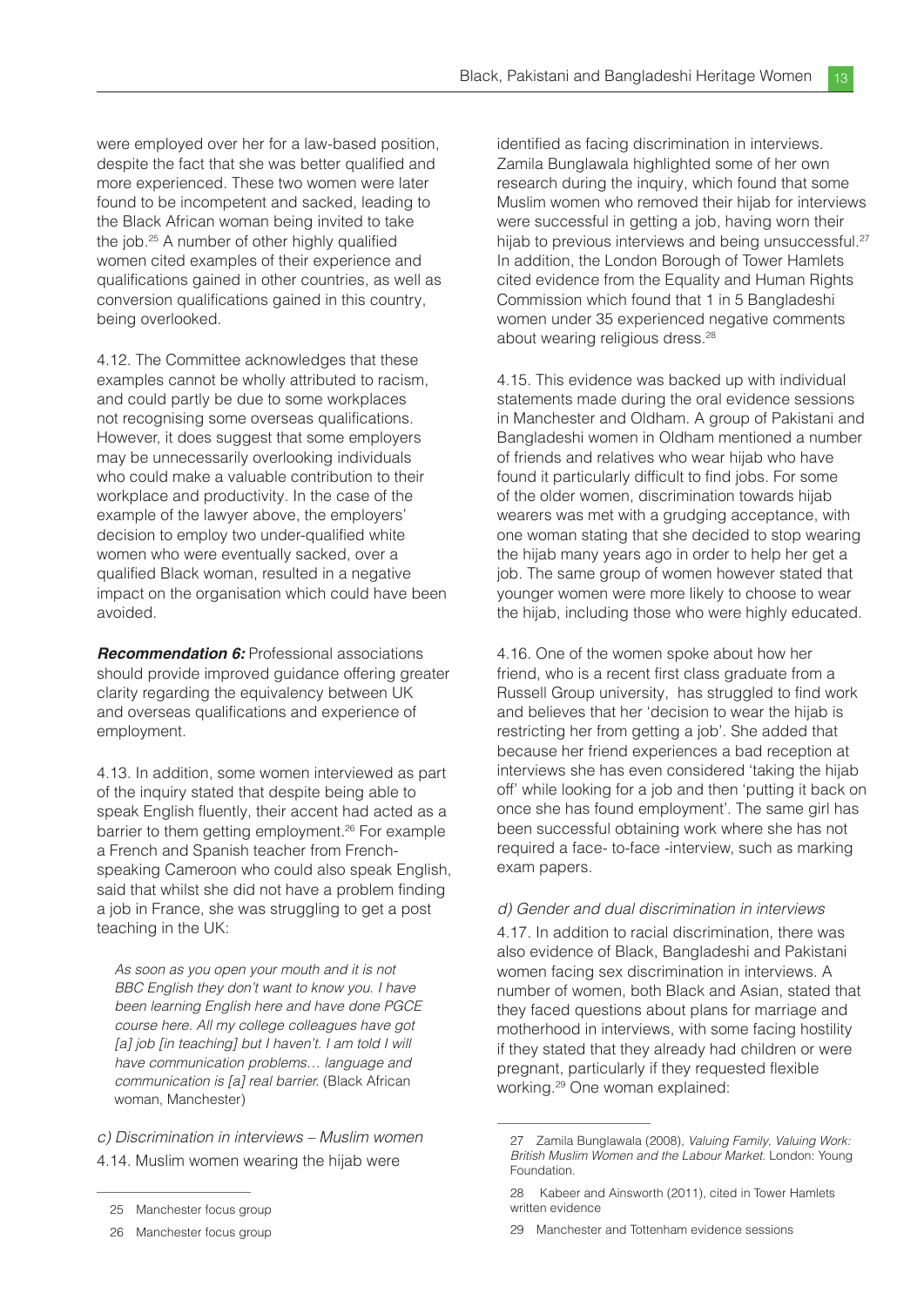*Anytime I go to interviews, I am always asked 'How many children have you got?' What has that got to do with my credentials and experience? By then you see them thinking I don't know if you will be suitable for us.* (Black Woman, Tottenham)

4.18. Some witnesses stated that it was assumed by employers that Bangladeshi and Pakistani women would leave if they were planning to have children or intending to soon marry, meaning that these women were less likely to be offered jobs.<sup>30</sup> It was also felt that similarly negative stereotypes applied to Black women, with one women stating:

*There are negative connotations attached to Black women. They portray us as single mums, with a bag full of children and who are idle.* (Black woman, Tottenham)

4.19. These examples not only relate to gender discrimination, but are also examples of dual discrimination because these women are being discriminated against specifically because they are ethnic minority women, rather than just being women, or just being from an ethnic minority.

4.20. In addition, it is worth noting that some examples cited in the 'racial discrimination' sections above also fall under dual discrimination. For example, there are both gender and religious discrimination elements to the prejudice faced by hijab-wearing Muslim women, and not just race.

4.21. The Committee notes that the Government has decided to not bring into force the section of the Equality Act which would make dual characteristic discrimination unlawful, which is addressed in further detail in Paragraph 3.13 and Recommendation 4 above.

#### *e) Recruitment agencies*

4.22. The Ethnic Minority Advisory Group (EMAG) and Sandra Kerr from Race for Opportunity highlighted that even though ethnic minority women generally make more use of recruitment agencies compared to the wider population, they are more likely to feel they are unfairly treated by these organisations. In particular, Sandra Kerr highlighted that only 29% of ethnic minority individuals are getting jobs through this channel compared to 44% of white people, adding that recruitment consultants will often push those 'who are easier to place' forward for jobs. Further research carried out by Race for Opportunity found that last year only 57% of ethnic minority applicants were invited to interviews through a recruitment agency, compared to 73% of white candidates.

4.23. However, when applying directly to an employer, outcomes were much more equal, with 29% of ethnic minority applicants and 29% of white applicants securing jobs. This suggests that recruitment agencies may be wrongly writing off ethnic minority applicants due to an assumption that employers would not want to hire them. Some women who gave evidence as part of the inquiry also expressed a frustration with recruitment agencies.31

**Recommendation 7:** Recruitment agencies are important players in access to employment and should be better engaged with these issues. They should therefore work closely with their staff to help reduce unconscious bias and to help them engage effectively with ethnic minority candidates.

4.24. Despite the prevalence of more negative experiences with recruitment agencies, it is also worth highlighting the more positive example of Rare Recruitment, a recruitment agency which is dedicated to placing high achieving ethnic minority graduates in top professions, including banks, the civil service and Magic Circle law firms. The majority of the candidates on their books are female and Black, and Rare Recruitment manages to place a quarter of their candidates in full time employment, a figure which reflects the competitiveness of the industries they are working with. They work closely with candidates to train them up for interviews and entry exams, and have argued that they substantially increase the chances of ethnic minority candidates getting a good job.

#### *f) Discrimination within the workplace*

4.25. Other cultural and religious practices were also cited as being a disadvantage within the workplace for all ethnic minority women, making them more vulnerable to redundancy. For Muslim women, convincing employers to allow time in the day for Muslim prayer was cited as a difficulty and lack of attendance at work social occasions in pubs was argued by some witnesses as being a disadvantage for future job prospects within an

<sup>31 &#</sup>x27;Race and Recruitment: Exposing the Barriers' by Race for Opportunity (2011). Available at: http://www.bitcdiversity. org.uk/resources/rfo\_recruitment\_toolkit/

<sup>30</sup> Manchester and Tottenham evidence sessions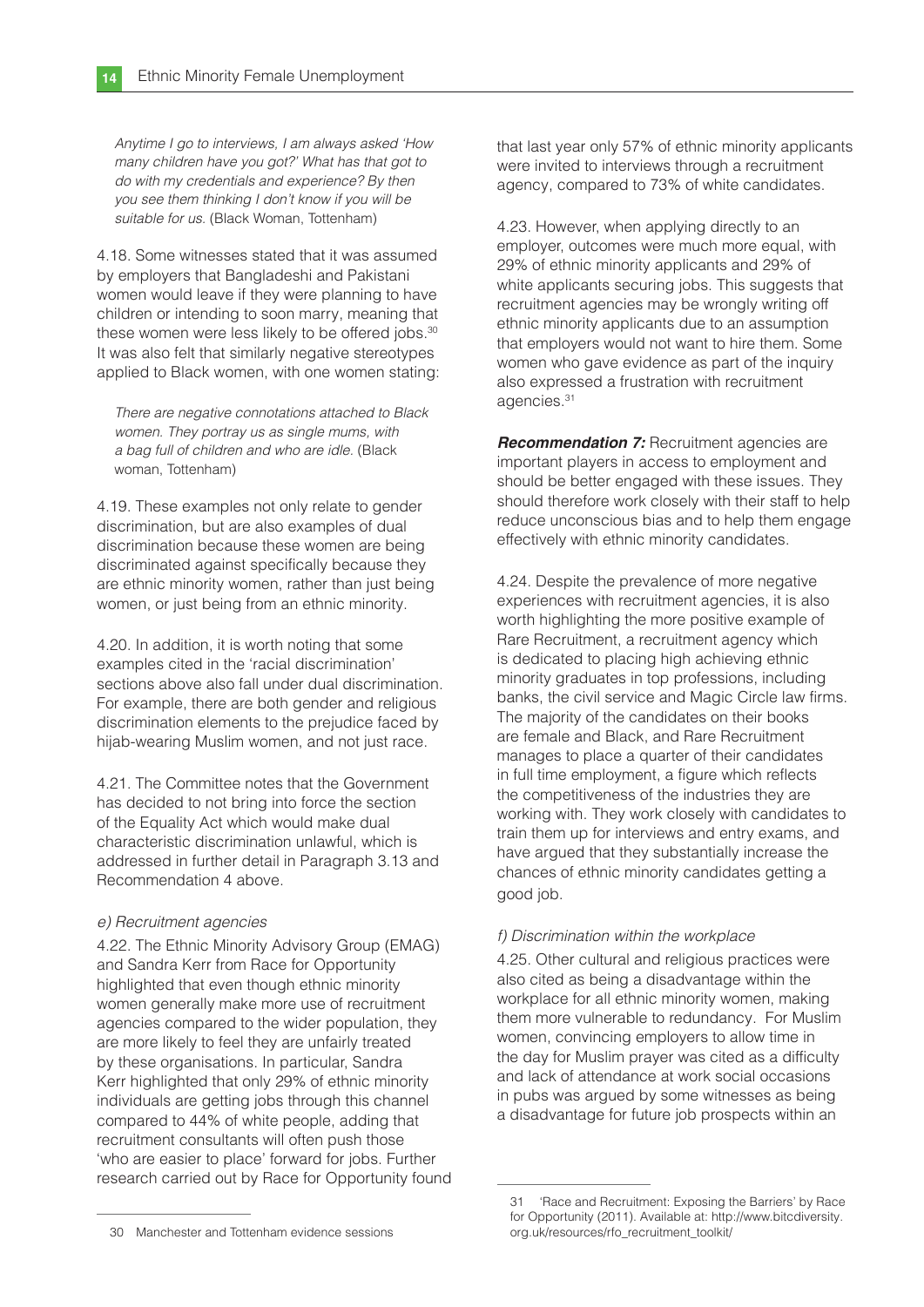organisation.32 In addition, a number of witnesses cited that different cultural practices could be a disadvantage for ethnic minority women in the workplace, for example the view in some cultures that extended eye contact is impolite.<sup>33</sup> One Black African woman interviewed said:

*In my country the hierarchy between manager and a worker is very [pronounced]. Here it is different – a worker can go out for a drink with a manager… [but workers from her background] don't feel comfortable having a drink with a manager. In our culture we don't talk 'I, I, I' as it is considered very rude... [but] here it's all about 'I, I, I' [in interviews and in the workplace]. (*Black African Woman, Manchester)

4.26. Yvonne Coghill from the NHS highlighted how not drinking alcohol and not entering pubs can limit opportunities for Muslim women, as it means they are not 'part of the mix' at work network events. This could make them be seen as outsiders and thus more vulnerable to redundancy. Whilst Coghill suggested Muslim women should consider going along to these events even if they do not drink at them, Noor Ali from Morrisons argued that Muslims should not feel as if they should enter pubs to further their career as this is not allowed under their religion. She added that it is more important to change other people's views of Muslim culture, which has been her approach.

#### **Language issues**

4.27. Evidence from a range of witnesses highlighted that low English language skills were a significant barrier for Pakistani, Bangladeshi and Somali women in finding employment,<sup>34</sup> although it was also stated that the younger generation of women from these groups was identified as having better English language skills than their mothers.35

4.28. Relating to this, many concerns were raised around ESOL provision during the inquiry, and these concerns, as well as other issues around language, will be addressed in full in Section 6 below on current government policy.

34 Oxfam, Tower Hamlets, NIACE

#### **Cultural attitudes towards women**

4.29. Cultural attitudes towards women within ethnic minority groups were highlighted by some witnesses as causing barriers to employment, particularly in Bangladeshi and Pakistani communities. Evidence from Hopscotch and Bradford District Council for example stated that it is common for married women from these backgrounds to seek permission of their husband before looking for or taking a job. In addition, it was highlighted that a large number of women from these backgrounds felt that their main responsibility was to care for their husband and children. These issues also came up when looking at inactivity rates, which will be dealt with in Section 5.

4.30. However Professor Monder Ram argued that this is becoming less of an issue among younger women from Pakistani and Bangladeshi backgrounds who are more likely to want to work, and who are more likely to be born in the UK. Professor Ram in particular stressed that the differential employment rates could also be due to issues other than culture, and it is therefore important to keep in mind points made in relation to discrimination around wearing the hijab in sections 4.14 to 4.16 above.

4.31. Despite this, it is clear from the evidence that even though culture may only be part of the story for unemployment rates of young Pakistani and Bangladeshi women, there is still pressure on girls from these groups from parents and schools to pursue only certain types of careers, such as 'culturally acceptable' roles in childcare, health and social care.<sup>36</sup> EMAG for example pointed to evidence showing that Pakistani and Bangladeshi girls tend to be steered into 'appropriate' occupations by parents and by their careers advisers at schools. EMAG also highlighted that there is currently little guidance available for schools on overcoming stereotyping, and little experience of schools careers services in addressing inequalities. Whilst these kinds of cultural attitudes do not explicitly prevent or prohibit employment, they do limit women's choices. In the current climate where public sector jobs in care and health are being reduced, this kind of restriction is likely to be a disadvantage to Pakistani and Bangladeshi women.

**Recommendation 8:** As part of the changes to the careers service, guidance should be provided for schools in overcoming stereotyping in their

<sup>32</sup> Oldham evidence session, parliamentary oral evidence session 2

<sup>33</sup> Manchester session, Yvonne Coghill in oral evidence session 2

<sup>35</sup> Professor Anthony Heath, oral evidence session 1

<sup>36</sup> Hopscotch submission and Manchester evidence session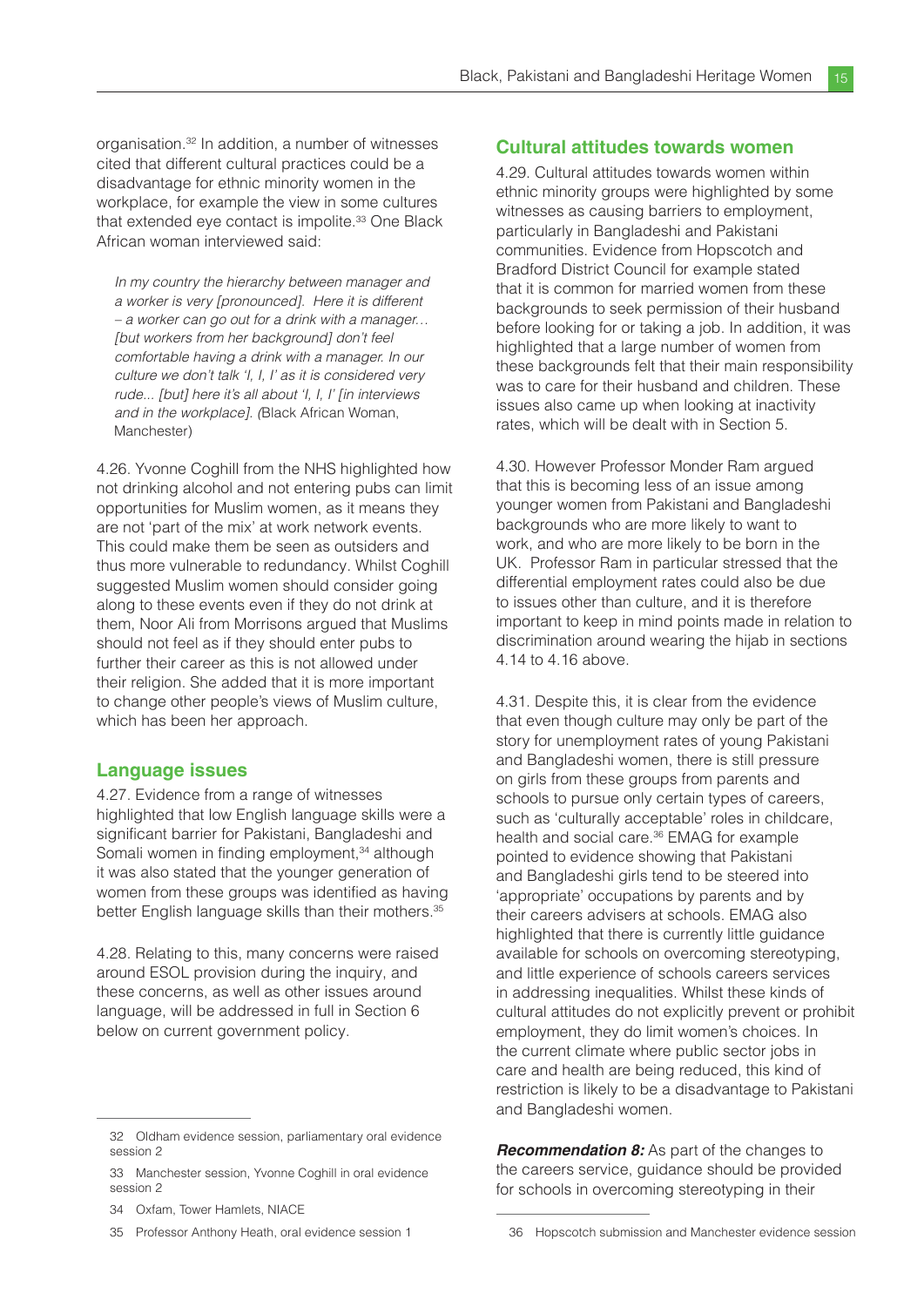careers advice. This should also aim to help tackle stereotyping by parents.

#### **Childcare**

4.32. Concerns around take up of and access to childcare was cited as a key barrier to employment by a large number of people providing evidence to the inquiry. A number of women interviewed for example cited high childcare costs as a barrier, and many were not aware of free childcare provision available.

4.33. Evidence provided by the Daycare Trust for example found that families from ethnic minority communities are less likely to take up tax credit support for childcare, which may be due to the complexity of the system, language barriers, lack of flexibility or negative past experience of tax credit over-payment. The Daycare Trust also highlighted that whilst all three to four year-old children are entitled to a free early education place, only 72% of Pakistani and 64% of Bangladeshi children take up these places compared to 89% of white children.

4.34. Zamilia Bunglawala also pointed to this issue during her oral evidence, arguing that Pakistani and Bangladeshi women are particularly likely not to take up free childcare places. She stressed that this is partly because these women have no experience of childcare and added that better information and communication is needed in these communities to increase take up. She added that the benefits of childcare to the mother and child are often not effectively communicated, and that there needs to be a greater understanding of cultural sensitivities and different patterns of care.

4.35. Whilst take up rates are higher for Black African and Black Caribbean children (71% and 74% respectively) are slightly higher, they are still far lower than for white children. This is particularly concerning given that 59% of Black Caribbean women are lone mothers and are frequently the sole breadwinner and carer.

4.36. In addition, some evidence highlighted that ethnic minority women are also much less likely to use informal childcare compared to white women. Daycare Trust evidence from a survey in 2011 highlighted that whilst 36% of white parents had used a family member to provide childcare in the last six months, only 23% of those from ethnic minority communities had done so.

impact on both unemployment and inactivity rates of ethnic minority women, with many likely to feel that employment is unfeasible given their lack of awareness of free childcare and lack of wider family support. In addition, evidence on pages 12-13 above highlights the prejudice and lack of support from employers that women and mothers looking for work have faced. Furthermore, the limited hours of free childcare combined with less flexible working hours may further close many opportunities for women.

**Recommendation 9:** The Government should undertake a communications drive to increase take-up of free childcare amongst ethnic minority women.

**Recommendation 10:** Guidance should be developed by the Government or the third sector for nursery providers on how to provide culturally sensitive nursery care.

**Recommendation 11:** Increasing take-up of free childcare by ethnic minority women should form a key part of the Government's childcare commission.

#### **Qualifi cations**

4.38. EMAG highlighted that Black women are more likely to have degree qualifications than white women, and also pointed out that even though historically Pakistani and Bangladeshi women are less likely to have degrees than white women, this gap is likely to be rapidly closing. Despite this, evidence suggests that women from these groups are more likely to earn less than white women and have proportionally higher levels of unemployment. Reasons behind this were not explicitly highlighted as part of the inquiry, but the number of other barriers outlined in this section may play a part.

4.39. In addition, whilst gender specific figures were not presented in the inquiry in relation to types of university attended, previous Runnymede Trust research has found all minority ethnic students except those from Chinese backgrounds are more likely to attend 'new' universities.37

4.40. Sandra Kerr also cited Race for Opportunity research which found that only 37% of Pakistani women and 35% of Bangladeshi women found full time work one year after leaving full time education

<sup>37</sup> *Not Enough Understanding: Student Experiences of Diversity at UK Universities*, Jessica Mai Sims (2008, Runnymede Trust)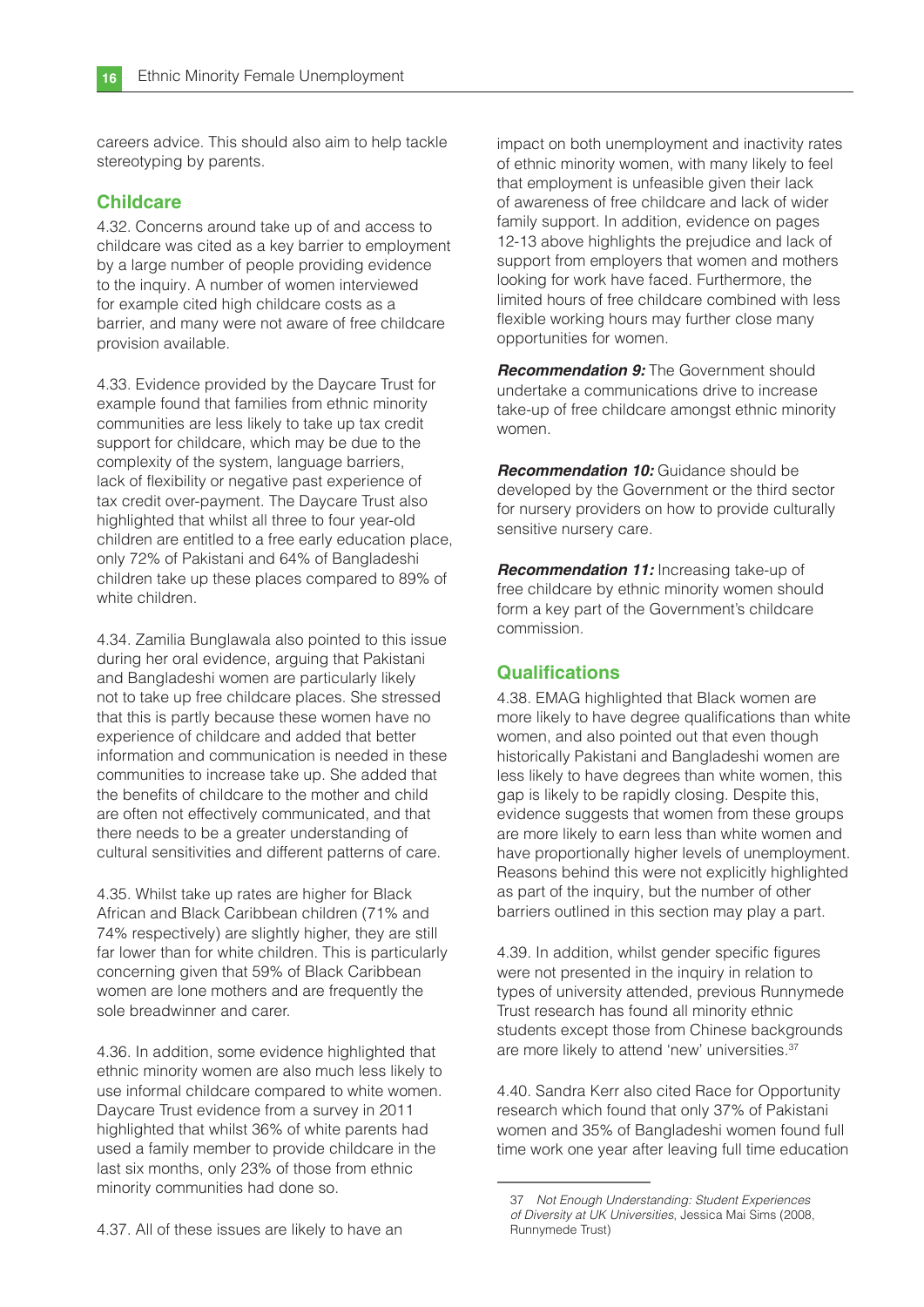compared to 54% of white women.<sup>38</sup>

#### **The 'chill factor'**

4.41 There was evidence of ethnic minority women 'self-selecting' themselves out of jobs, as well as from the more prestigious universities. In his evidence, Professor Anthony Heath spoke of the 'chill factor', which he explained was a feeling from ethnic minorities that they would not fit into a particular workplace or institution, and would then decide not to apply, effectively de-selecting themselves from jobs.

4.42. Daniel Mokades from Rare Recruitment reiterated Heath's point by stating that many women 'self-select' out of certain jobs and industries as they feel they are not good enough to get in. Working on recruitment from a different level, Cynthia Masiyiwa from Active Horizons, a youth participation charity, outlined how when recruiting for jobs at the Olympic Park from the local community, many women did not apply due to a lack of confidence. This barrier was overcome by engaging people door-to-door to help encourage them to apply and also to coach potential applicants and boost confidence. As a result, 100 people that her team worked with got jobs at the Olympic Park.

#### **Networks and social capital**

4.43. Lack of networks and social capital was highlighted as a potential cause of high unemployment rates of the target groups. Professor Anthony Heath highlighted that informal recruitment, such as through 'word of mouth', cuts off opportunities for many ethnic minorities who may not have the links and networks to inform them about vacancies. Sandra Kerr also touched on this point, and explained that having smaller networks is a reason why ethnic minority women are more likely to use recruitment agencies and Job Centre Plus to find jobs as they do not have a large network to send them job opportunities and vacancies.

4.44. As highlighted in Paragraph 4.26, Yvonne Coghill from the NHS also highlighted how not drinking alcohol and not entering pubs can limit networking opportunities for Muslim women, meaning that there is a risk of them not building up strong networks within the workplace as well as outside of it.

## **5. Inactivity Rates**

5.1. Whilst the central focus of this inquiry is on Black, Pakistani and Bangladeshi female unemployment, the Committee also wanted to place some focus on the inactivity rates of some groups of ethnic minority women in relation to how they relate to unemployment. As will be clear below, there were some concerns raised ahead of the inquiry that whilst some women will choose to be economically inactive, many may be involuntarily economically inactive due to barriers to employment.

#### **Pakistani and Bangladeshi women**

5.2. As is evident from data from the Labour Force Survey, available in Figure 1 on page 8 above, Bangladeshi and Pakistani women experience high inactivity rates compared to other minority ethnic women, being 63.6% compared to 27.5% of white women and 32.4% for Black women. The rate is higher for overseas-born women – as highlighted by EMAG in their submission, 77% of overseas born Pakistani women are unemployed compared to 57% of UK born Pakistani women. Anthony Health however highlighted that inactivity rates have decreased over time and over the generations, and it is worth noting that very large numbers of Pakistani and Bangladeshi women are now born in the UK as opposed to overseas.

5.3. There is much to examine regarding potential reasons behind these inactivity rates, such as cultural expectations of women and caring responsibilities, but the Committee has decided to focus on this issue solely in relation to how inactivity relates to employment. It is worth stating that the Committee does not want to condemn high inactivity rates if this is due to a conscious decision on the part of Bangladeshi and Pakistani women to stay at home to look after their families.

5.4. However, the Committee is concerned that these high inactivity rates may also be partly due to some Pakistani and Bangladeshi women 'giving up' looking for work due to the difficulty in finding a job. As is evident in Section 4 above, Pakistani and Bangladeshi women face extensive barriers in the labour market due to discrimination based on religion and ethnicity, lack of cultural understanding from employers, poor language skills and limited career choices. In addition, in our local evidence sessions there were some anecdotal examples given by women interviewed of friends and relatives giving up looking for work

<sup>38</sup> Originally highlighted in Race into Higher Education: 2011 Update, Race for Opportunity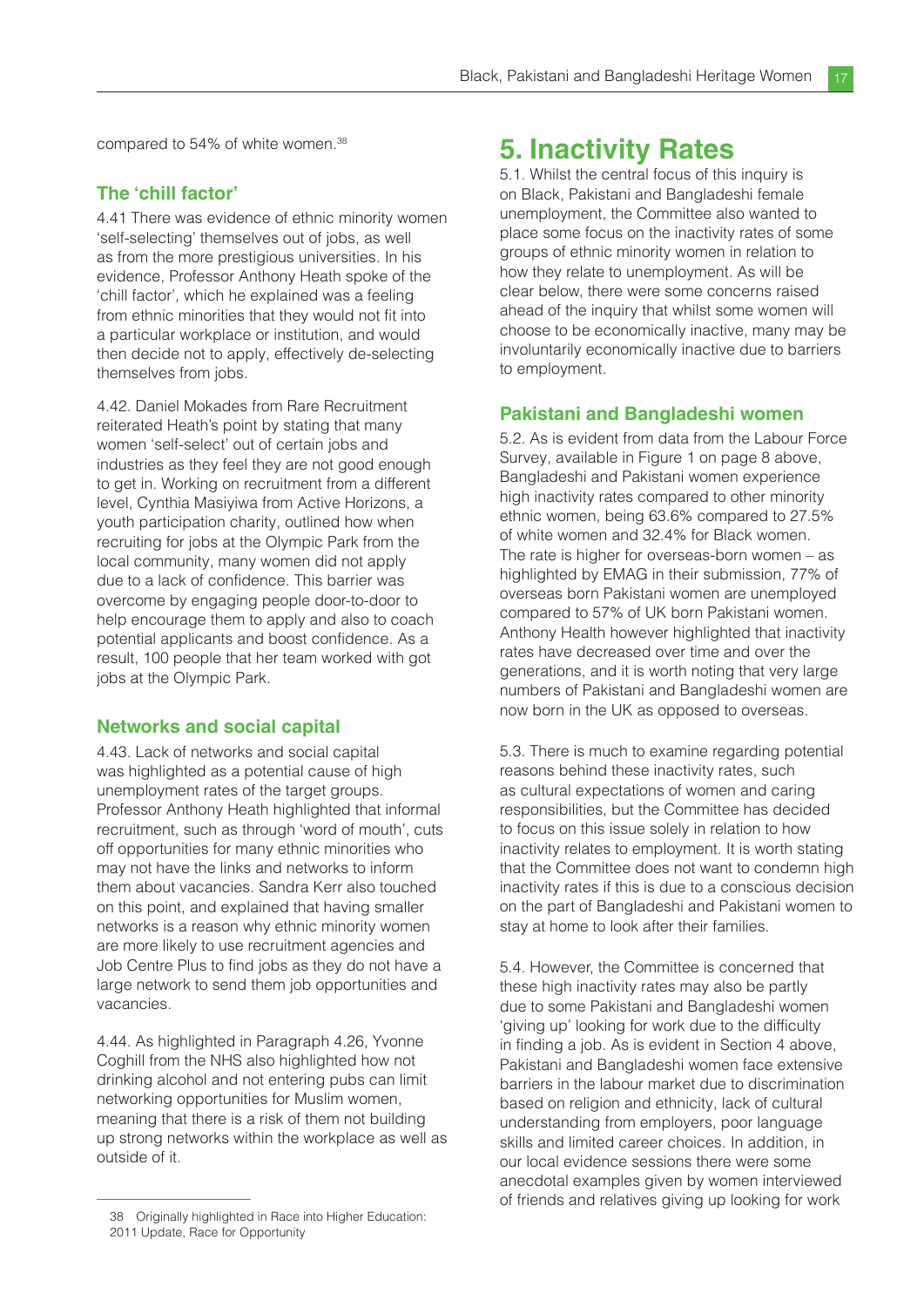due to the difficulties of finding employment.<sup>39</sup> Some also spoke of the despondency numerous rejections can cause, which can also contribute to stopping searching for work.<sup>40</sup>

5.5. Another concern is the impact inactivity rates can have on older Pakistani and Bangladeshi women who want to look for work later in life. As outlined by NIACE, large numbers of women from these backgrounds decide to stop studying when married or when having their first child, and as outlined by some other witnesses the same also applies in relation to work.41 This can have a long term impact on women who decide to look for work when older – indeed due to benefit changes, many older Pakistani and Bangladeshi women are now entering the workplace for the first time with poor English skills and little to no work experience.42

5.6. Older Pakistani and Bangladeshi women looking for work for the first time face substantial challenges, and a number of people and organisations providing evidence to this inquiry highlighted how intimidating an experience looking for work and attending the Job Centre can be for these women.43 This is explored in more detail in section 6 below.

*Recommendation 12:* Given the larger numbers of older women from Pakistani and Bangladeshi backgrounds entering the workplace for the first time, Job Centre Plus should be clear on how they are meeting the specific needs of these women, particularly taking into account cultural and language needs.

#### **Somali women**

5.7. The APPG also wanted to acknowledge the challenges specifically facing Somali women, who were highlighted a number of times within the inquiry, but whose needs are frequently not taken into account due to them not being visibly captured in the statistical categories of ;'Black' and 'Black African'.44

5.8. Professor Anthony Heath expressed particular concern regarding the unemployment

- 41 Manchester evidence session
- 42 Oldham evidence session, Manchester evidence session
- 43 Oldham evidence session and elsewhere

and inactivity rates of Somali women and, with Professor Yaojun Li, submitted follow-up evidence outlining data on Somali female inactivity rates.45 As pointed out by both academics, the sample size is too small to make firm conclusions, but in absence of other clear data it is still important to take its findings into account. The analysed data found that out of those surveyed in the Labour Force Survey, 86.96% of Somali women were economically inactive, with only 10.23% working.

5.9. Part of this inactivity rate is again likely to be due to cultural preferences, expectations around childcare and women's role in the home, as well as difficulties in being granted legal migrant status, however evidence also highlights that there are huge barriers for Somali women if they are eligible or decide to work, which may be helping to inflate the inactivity rate.

5.10. Evidence submitted by Black Women's Health and Family Support, which works closely with Somali women, and the London Borough of Tower Hamlets found that women from this background are likely to be highly excluded due to language barriers. It was particularly highlighted that many Somali women had a disrupted education in their home country due to the civil war, including in their mother tongue language, making it particularly difficult for them to learn English.

5.11. In addition, large numbers of Somalis suffer from physical health problems, including injuries from the war, and many suffer from post-traumatic stress disorder for the same reason.<sup>46</sup>

5.12. The Committee welcomes the decision of the Cabinet Office to focus on the unemployment rates of Pakistani and Bangladeshi women as part of its updated Social Mobility Strategy. However, the Committee would argue that Somali women arguably face similarly, and in some cases, more pressing issues in relation to unemployment yet are often overlooked in debates around ethnicity and disadvantage due to not showing up in the data. Indeed, unlike some ethnic groups such as Gypsies and Travellers, data on the Somali community was not collected as part of the 2011 Census.

*Recommendation 13:* Somali women have extremely high rates of inactivity and disadvantage. The Cabinet Office should pay close attention

46 Tower Hamlets submission

<sup>39</sup> Tottenham and Manchester evidence sessions

<sup>40</sup> Manchester evidence session

<sup>44</sup> This data has also not been collected as part of the 2011 **Census** 

<sup>45</sup> Evidence session 1, Written evidence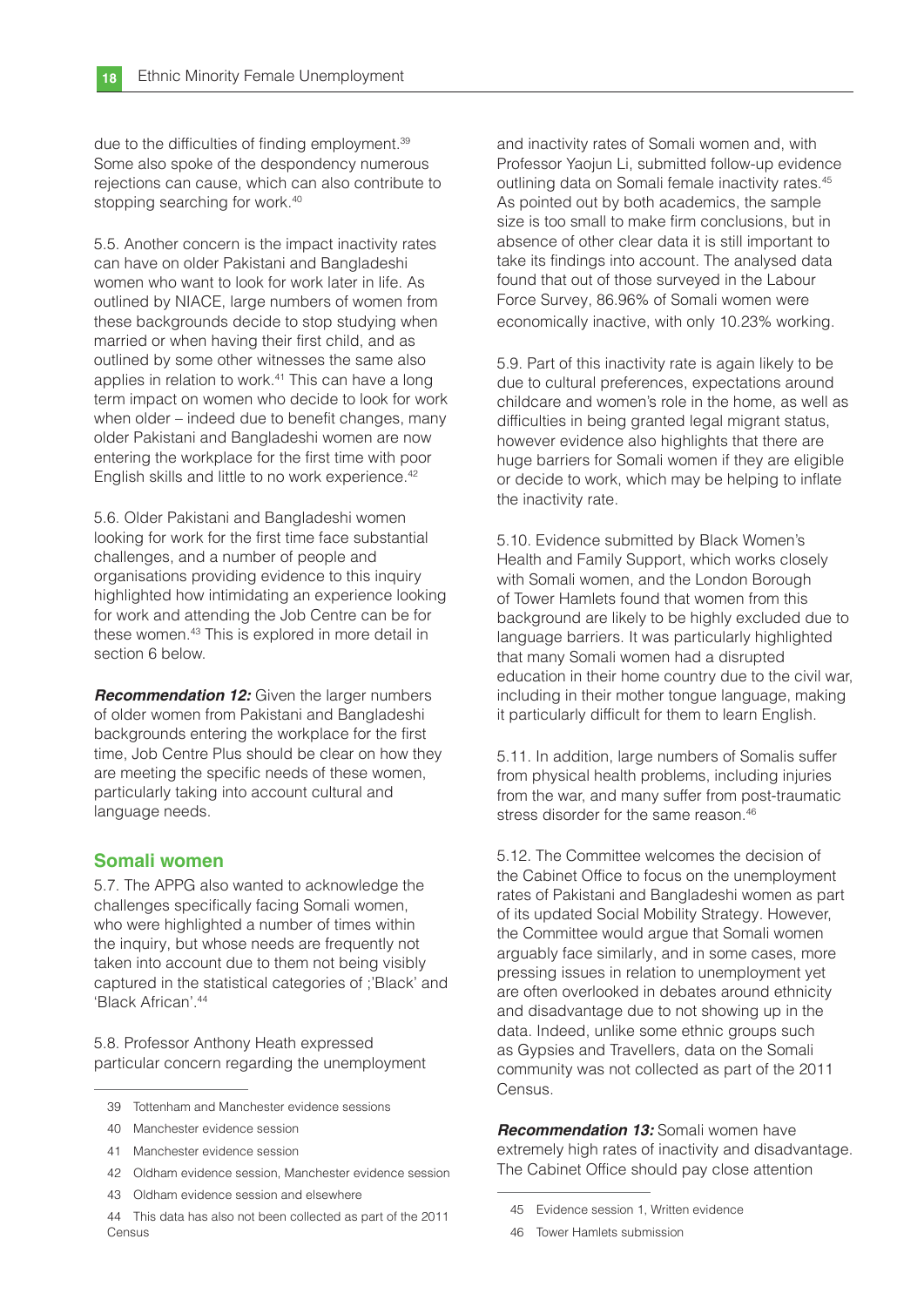to the situation of Somali women in addition to its current focus on Pakistani and Bangladeshi women.

## **6 Effectiveness of Current Government Policies**

6.1. The Committee was keen to determine whether current government policies are effective in reducing the unemployment rates of Black, Bangladeshi and Pakistani women. As mentioned in Paragraph 2.6, the Committee notes the Government's 'colour-blind' approach in its policies, and is keen to determine whether this is working in Job Centre Plus and other initiatives, or whether more tailored support is needed. The Committee also wanted to explore the effectiveness of ESOL provision given how crucial knowledge of English is to obtaining work.

6.2. The Committee also wanted to acknowledge that despite the Government's claim that it focuses on the needs of the unemployed 'irrespective of ethnicity' there are a small number of tailored approaches taking place such as the recently completed apprenticeship diversity pilots and work around bank lending practices to small business. The Committee wanted to determine whether such work has so far been effective.

#### **Job Centre Plus**

6.3. One of the key issues the Committee wanted to address was whether current Job Centre Plus provision is adequate for ethnic minority women, particularly given the Government's overall colour blind approach. Determining this is even more crucial when taking into account Sandra Kerr from Race for Opportunity's point that ethnic minority women are more likely to use Job Centre Plus to find a job (as well as recruitment agencies) than white women, as mentioned in Paragraph 4.22.

6.4. We were keen to hear evidence directly from Job Centre Plus regarding their approach to tackling the specific needs of Black, Bangladeshi and Pakistani women, but unfortunately a representative was unable to attend our second oral evidence session due to other work commitments. However, the organisation's 2010 report into satisfaction rates of ethnic minorities with Job Centre Plus services, provides some indication of how useful ethnic minorities in general are finding the service.<sup>47</sup>

6.5. Overall, the report found that there was no substantial difference between white and ethnic minority users in relation to satisfaction with Job Centre Plus. The key differences found were that ethnic minorities prefer face-to-face contact and particularly value politeness and friendliness of staff. Interestingly, the report also found that Asian customers who did not speak English as their first language were more satisfied with the service than other Asian customers (87% per cent compared with  $74\%$  per cent<sup>48</sup>).

6.6. These findings did not, however, wholly match the findings of our inquiry. Evidence submitted by EMAG found that minority ethnic groups are less likely than white groups to find Jobcentre Plus helpful. EMAG also highlighted a number of studies which found that Jobcentre Plus customers for whom English was not their first language had a less satisfactory experience than other customers.

#### *a) Pakistani and Bangladeshi women*

6.7. These findings were echoed in our interviews with affected women from Pakistani and Bangladeshi backgrounds. In Oldham all the women interviewed, who were of Pakistani and Bangladeshi origin, agreed that the lack of support given by Job Centre Plus advisers to Asian women is a major barrier to finding employment, especially for the older generation. The finding was echoed in our Manchester evidence session. Speaking from their own experience and the experience of family and friends, the Oldham participants claimed that Job Centre Plus advisers lacked understanding of Asian culture and traditions and as a result, their behaviour was 'harsh' or 'unhelpful', thus causing many women to turn away. One woman said:

*Advisers are not fully aware of the issues that certain communities face. They fail to understand that some women need spoon feeding throughout the process because they lack the knowledge. This is particularly true of the older generation as they have been housewives for 20 to 30 years. Not only do they lack knowledge but the whole process is really scary for them.* (Pakistani woman, Oldham)

6.8. In addition, the women stated that Job Centre Plus staff in Oldham were far more likely to be

<sup>47</sup> Job Centre Plus: http://research.dwp.gov.uk/asd/asd5/ rports2009-2010/rrep717.pdf

<sup>48</sup> Job Centre Plus: http://research.dwp.gov.uk/asd/asd5/ rports2009-2010/rrep717.pdf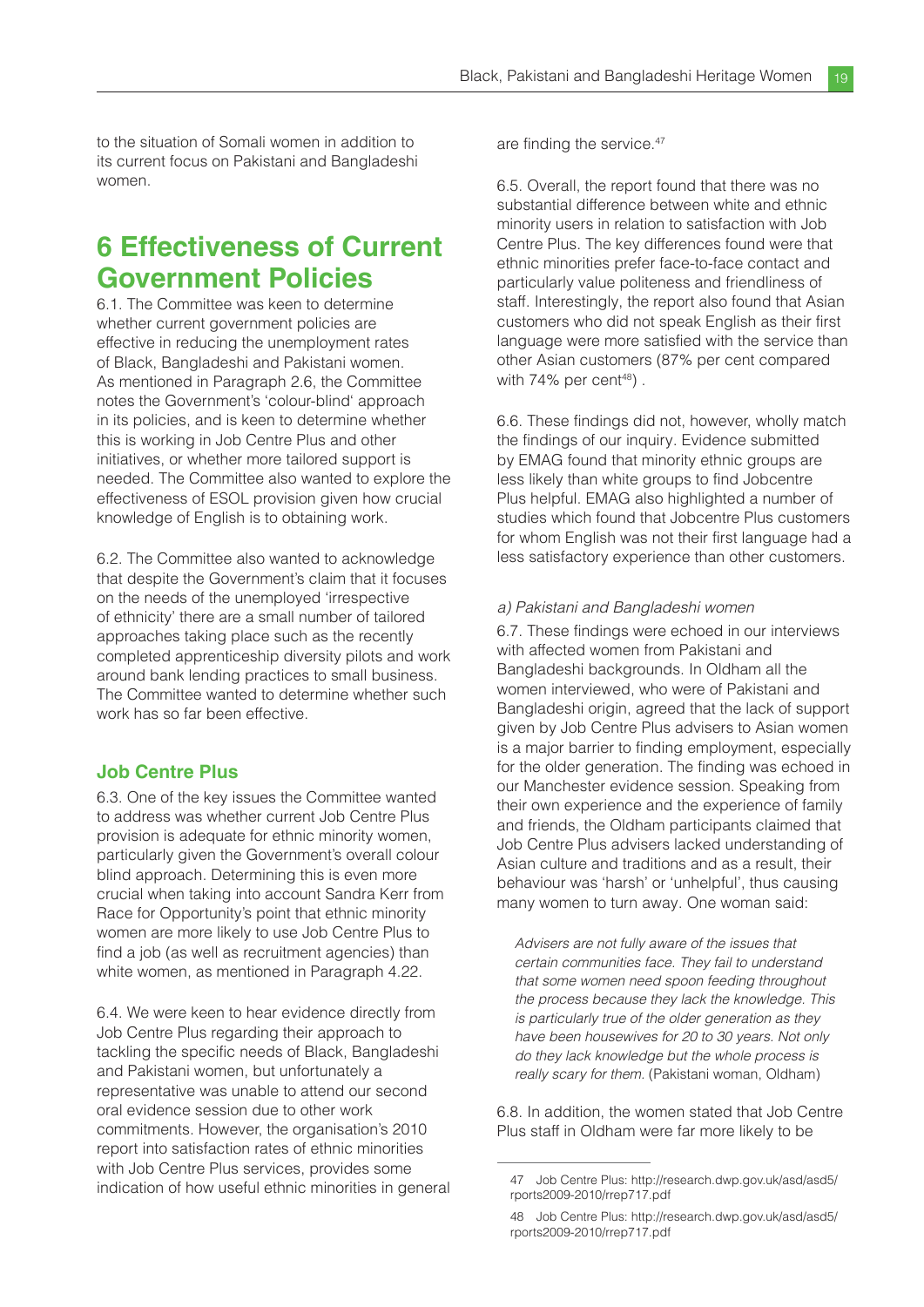white. They added that for some Asian women entering the Job Centre, it may be the first time they have spoken to a white person, making the situation particularly 'scary'. It is worth noting however that in some other areas of the county the diverse staff of Job Centre Plus has been praised, suggesting this may be a localised problem,<sup>49</sup> and the specific demographics of Oldham in particular need to be taken into account. However women in both Manchester and Oldham drew attention to the fact that there are many Pakistani and Bangladeshi women who are over 40 who are now looking for work for the first time, and therefore need particularly tailored support.

6.9. The fact that research highlighted by EMAG and evidence from this inquiry does uncover evidence that there is sometimes a lack of cultural understanding regarding the needs of Pakistani and Bangladeshi women in some areas suggests that the Government and Job Centre Plus need to look closely at this issue. Whilst the situation may differ around the country, Job Centre Plus needs to ensure that its services are not a 'postcode lottery' for Asian women. Indeed, a number of women interviewed in both Oldham and Manchester called for the Government to train job centre advisers and employers so that they are more culturally aware and sensitive to the needs of Pakistani and Bangladeshi women.

**Recommendation 14:** It should be considered whether cultural awareness training is needed for Job Centre Plus advisers in particular areas of the country.

#### *b) Black women*

6.10. Black women interviewed provided more mixed feedback on Job Centre Plus provision. Some were positive about the initial service, but expressed frustration once their unemployment became more long term:

*There are good advisers who listen to what you want to do and offer you jobs that are suited to your interests and skills. But now that I have been unemployed for 3 months I am now being pushed into jobs that I don't want to do....* (Black woman, Tottenham)

Others expressed that female advisers were more understanding of the caring responsibilities of women than male advisors:

*I have two advisers – a male and a female. The male adviser just pushes me into any jobs, but the female adviser is more understanding of the need*  to find me a job that suits my role as mother and *wish to start a career.* (Black Caribbean woman, Tottenham)

6.11. However an issue highlighted in the Job Centre Plus report, which was echoed by some of our Black female interviewees, was around newly unemployed professionals. This category is particularly important to Black female unemployment due to the large numbers of these women who are likely to have lost their jobs under public sector job cuts, as mentioned in Section 3. People in this category interviewed as part of the Job Centre Plus report were highly skilled and qualified but stated that they felt as if these factors were not taken into account by staff and instead received advice which was 'patronising' and irrelevant to their needs. Women spoken to as part of this inquiry shared a similar experience. Some of these women had previously held middlemanagement positions in the public sector and had never been out of work before, and therefore did not find the advice provided by Job Centre Plus to be relevant to their skills and ambitions.<sup>50</sup>

#### *c) Support to set up a business*

6.12. Evidence gathered in Manchester and Tottenham identified a lack of support from Job Centre Plus in helping women set up their own businesses. A number of highly skilled women in Tottenham expressed an interest in setting up their own business, and had asked Job Centre Plus for support to do so. However, they reported that Job Centre Plus's response was unhelpful:

*We were told at the job centre in order to put a business idea forward we would have to be unemployed for 6 months… why [should] I have to wait, if I have a good idea, especially if it is going to provide jobs for people in my community?'*  (Black woman, Tottenham focus group)

Another Black woman in the same session said:

*You have the Prince's Trust, which supports 16–25 year olds who want to set up their own company. But there is no similar scheme for older females, o*ff *ering us assistance with our business plans.*

6.13. A number of witnesses spoke about the difficulty Black women have in particular, but also

<sup>49</sup> Quilliam submission

<sup>50</sup> Tottenham evidence session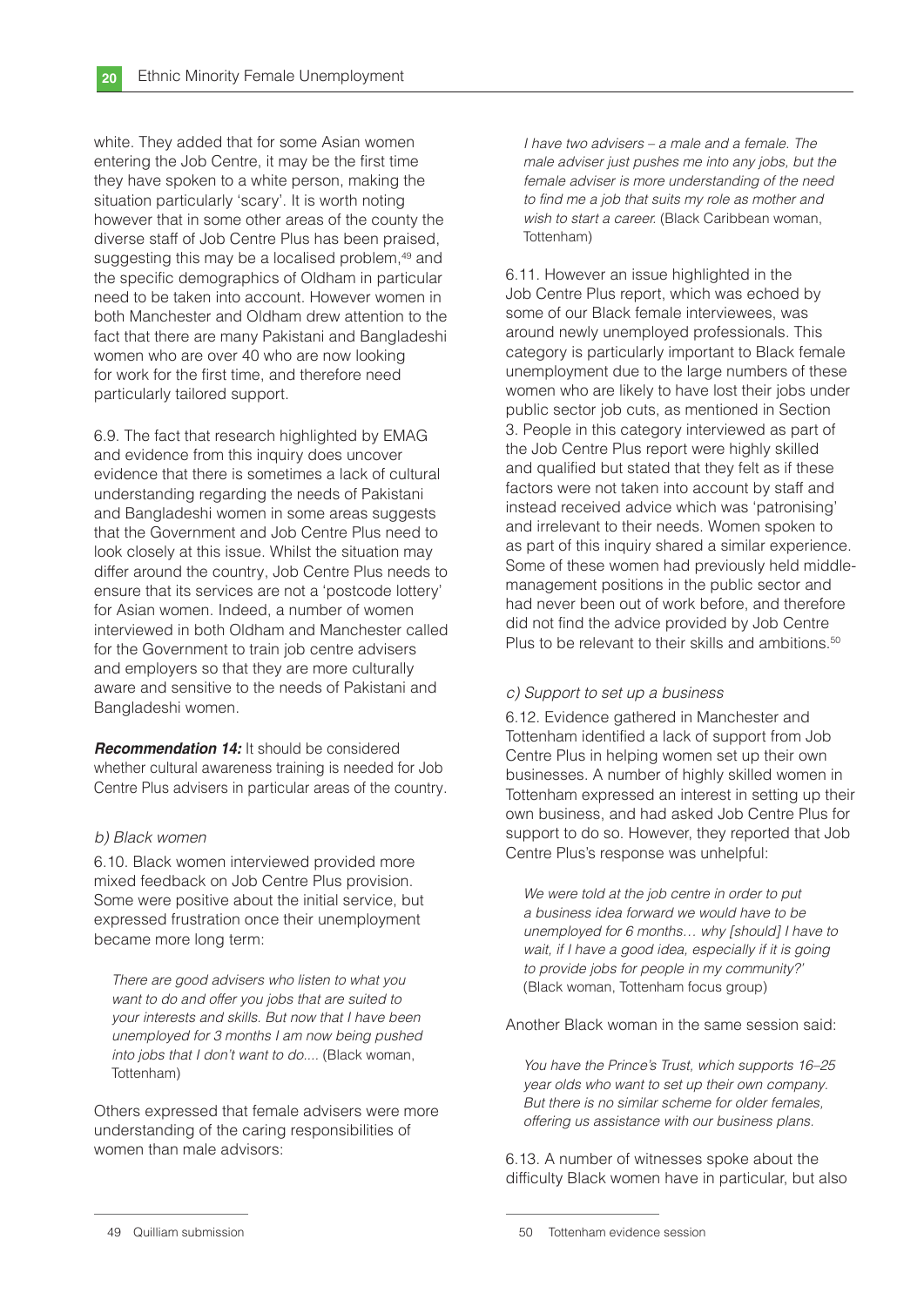other ethnic minority women, in setting up small businesses due to having smaller professional networks.51 In addition, whilst Professor Monder Ram argued that ethnic minority men have often gravitated towards running small businesses due to lack of opportunity in the mainstream market, few ethnic minority women run such businesses. It is clear however from our research, however, that there is a desire for Black women in particular to set up businesses, and the Committee believes they should be helped to do so.

6.14. The Committee therefore welcomes the recent announcement of the Government's New Enterprise Allowance, which was announced during the writing of this Report.<sup>52</sup> This will mean that people will now have instant access to business support when they claim Jobseekers Allowance, ending the current six month long wait, and jobseekers will also have instant access to a business mentor. However, given the demand from Black women, along with the barriers they face, the Committee is keen for this new policy to closely monitor developments by gender and ethnicity combined. This would be an important step in ensuring that Black women – as well as women from other disadvantaged groups – are not being overlooked or missing opportunities.

**Recommendation 15:** The Government should consider monitoring the impact of its New Enterprise Allowance on ethnic minority women, as well as on other groups.

*Recommendation 16:* The Government needs to ensure its New Enterprise Allowance takes into account the needs and talents of older newly unemployed professional women by monitoring and publishing data on these groups.

#### **Government's Access to Finance Review**

6.15. The Committee supports the Government's Access to Finance review, which aims to look at bank lending practices to ethnic minority businesses and start ups. Some Black women interviewed as part of our inquiry identified bank lending practices as a problem in relation to their own ambitions to set up a business, adding that they feel as if banks perceive Black women

as 'lazy' with 'bags of children'.53 One woman interviewed in Tottenham said:

*The banks do not see black ethnic women as viable business owners; they think we cannot make any money. This is completely wrong.*

6.16. The Committee notes evidence submitted by the Runnymede Trust, also submitted to the Access to Finance review, which recommends that banks and building societies should disclose who they lend to, as well as whose applications they reject, on the basis of ethnicity, gender and postcode. Even if this data is not made public, it should at the very least be disclosed to the Treasury and the relevant regulatory agency. This, Runnymede argues, would allow the Government to understand who is being denied credit and where. This is necessary not simply as a matter of justice, argues Runnymede, but will also help determine underserved locations where businesses might grow, thus potentially boosting the economy and improving employment.

**Recommendation 17:** The Government's Access to Finance Review should consider recommending that banks disclose who they lend to by ethnicity, gender and postcode. This will help determine whether ethnic minority women, as well as other groups, are being disproportionately denied credit.

6.17. As highlighted in the section above, the Committee believes that it is important that those who want to set up their own businesses are given every opportunity possible, and that barriers are removed.

#### **The Work Programme**

6.18. The Committee wanted to focus on how effective the Work Programme has been in increasing employment of ethnic minority women. However, we received little evidence on its impact. Indeed, one Work Programme provider declined to participate in an oral evidence session for the inquiry because it believed that it did not have enough data 'to have something insightful to say', despite administering the programme in two very diverse areas.

6.19. The Committee is also concerned that very limited data has yet been published on the Work Programme, and also fears that some Work Programme providers may not even be collecting

<sup>51</sup> Tottenham and Manchester evidence sessions

<sup>52</sup> http://www.dwp.gov.uk/newsroom/press-releases/2012/ oct-2012/dwp106-12.shtml

<sup>53</sup> Tottenham evidence session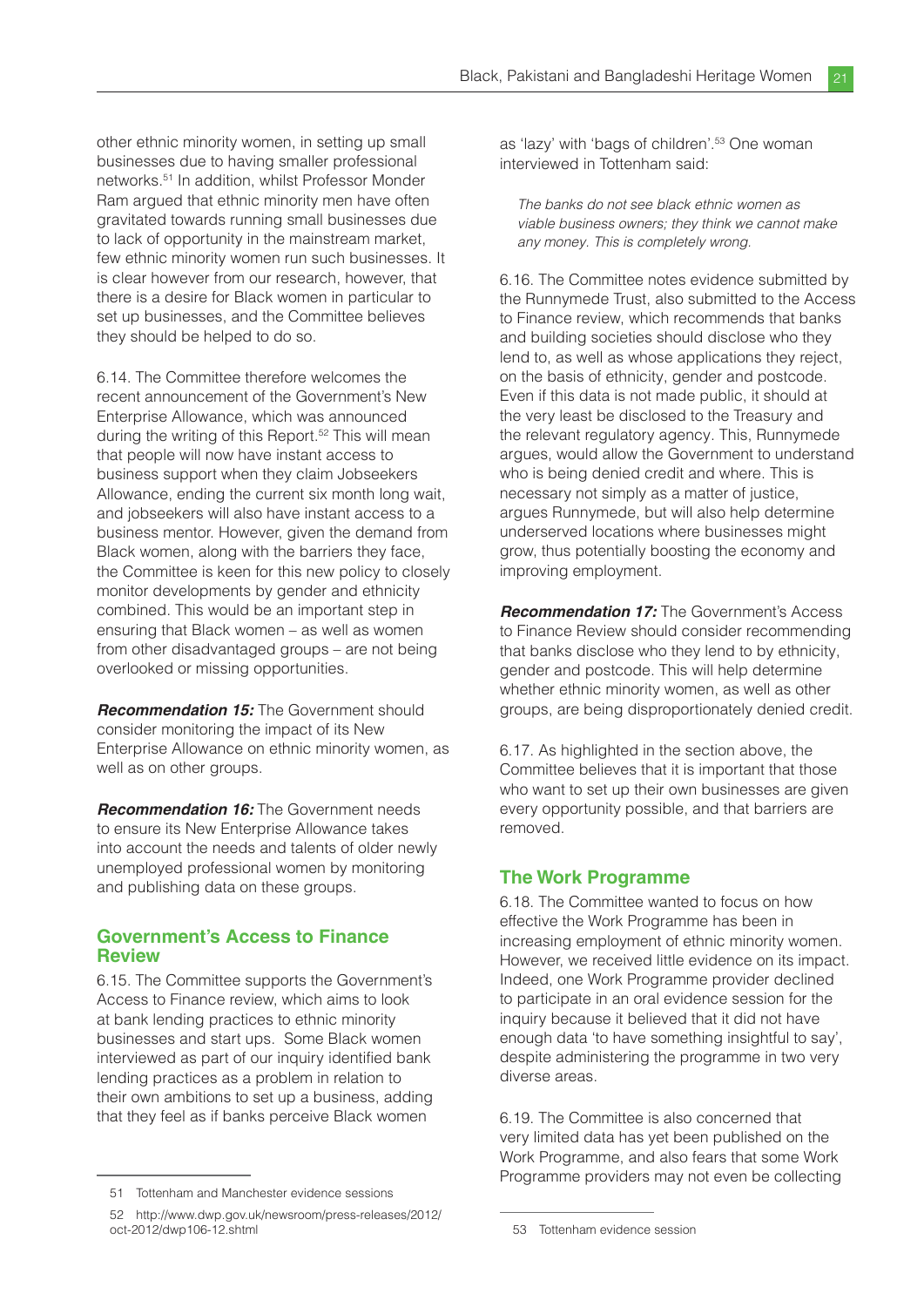data on ethnicity. The Committee welcomes the Government's plan to publish the first official data on the Work Programme in November 2012, but is concerned that information on the evaluation of the Work Programme will not be available until 2014.<sup>54</sup>

*Recommendation 18:* Data on the impact of the Work Programme on ethnic minorities, including ethnic minority women, needs to be collected and published if this has not taken place by the publication of this report.

#### **English for Speakers of Other Languages (ESOL) provision**

6.20. The Committee believes that ESOL provision, which provides English language support for speakers of other languages, is a crucial government initiative which plays a key role in breaking down language barriers to employment. As highlighted in Paragraph 4.27 and Section 5 above, many women from Pakistani, Bangladeshi and some Black African backgrounds face language barriers, and ESOL is an important tool in helping them overcome this. The Committee therefore welcomes the Government's decision in February 2012 to extend ESOL provision.<sup>55</sup> However, whilst ESOL was highlighted as an important and useful service in evidence submitted, a number of witnesses arqued that the service received is not currently as effective for women as it could be.

6.21. Our evidence session in Manchester highlighted a number of barriers, including high fees, long waiting lists for classes and not enough places to meet demand. In addition, The London Borough of Tower Hamlets expressed concern around the short term yearly funding arrangements for organisations providing ESOL, arguing that this insecurity and possible change of providers does not provide the continuity needed for the students.<sup>56</sup>

6.22. In addition, women working on these issues in Manchester identified a number of barriers specifically facing women in relation to ESOL classes, which mirror the findings of 2009 research by Quilliam, submitted as evidence for

this inquiry.57 Women in Manchester argued that currently ESOL provision can be unattractive to women as many would prefer to be taught in women-only classes taking place in familiar community venues rather than formal learning settings such as colleges.<sup>58</sup> This was also highlighted as important because community venues are often more easily accessible as they are more likely to be in residential areas, which means that women feel safer travelling to and from classes. Classes run by community projects for example were highlighted as being very popular, although these were said to be decreasing in number due to funding cuts. In addition, most significantly for women, it was stated that class timings often clash with school drop-off and pick up times and very few classes offer a crèche service for women with small children.<sup>59</sup>

**Recommendation 19: ESOL providers need** to look into providing services more suited to women's needs, particularly taking into account the need for childcare provision and family-friendly class times.

6.23. There were also concerns around whether current ESOL services are effective enough in teaching women English. The London Borough of Tower Hamlets mentioned that almost all non-English speaking women arriving in the borough as adults accessed some form of ESOL training but some had failed to be proficient in the English language despite having studied it for a number of years.<sup>60</sup> In addition, as highlighted by Quilliam, services sometimes do not take into consideration the level of literacy of women in their own language, particularly given that Bangladeshi, Pakistani and especially Somali women have low literacy levels in their mother tongue.<sup>61</sup> In addition, women interviewed in Oldham mentioned that many ESOL classes offered to local women required a certain level of English before enrolling, which was not suitable for many women they knew.62 As a solution to this, Quilliam and NIACE suggest in their evidence that pre-course provision could help lower skilled women before entering a mainstream ESOL course.

- 57 Quilliam and Manchester focus group
- 58 Manchester session

- 60 Tower Hamlets evidence
- 61 See evidence from Quilliam and Tower Hamlets
- 62 Oldham session

<sup>54</sup> As stated by former Employment Minister Chris Grayling on 10 July 2012 in the House of Commons: http://www. theyworkforyou.com/wrans/?id=2012-07-10a.116413.h&s=%2 2work+programme%22+data+2014#g116413.r0

<sup>55</sup> http://www.communities.gov.uk/news/corporate/2097253

<sup>56</sup> London Borough of Tower Hamlets evidence

<sup>59</sup> Manchester session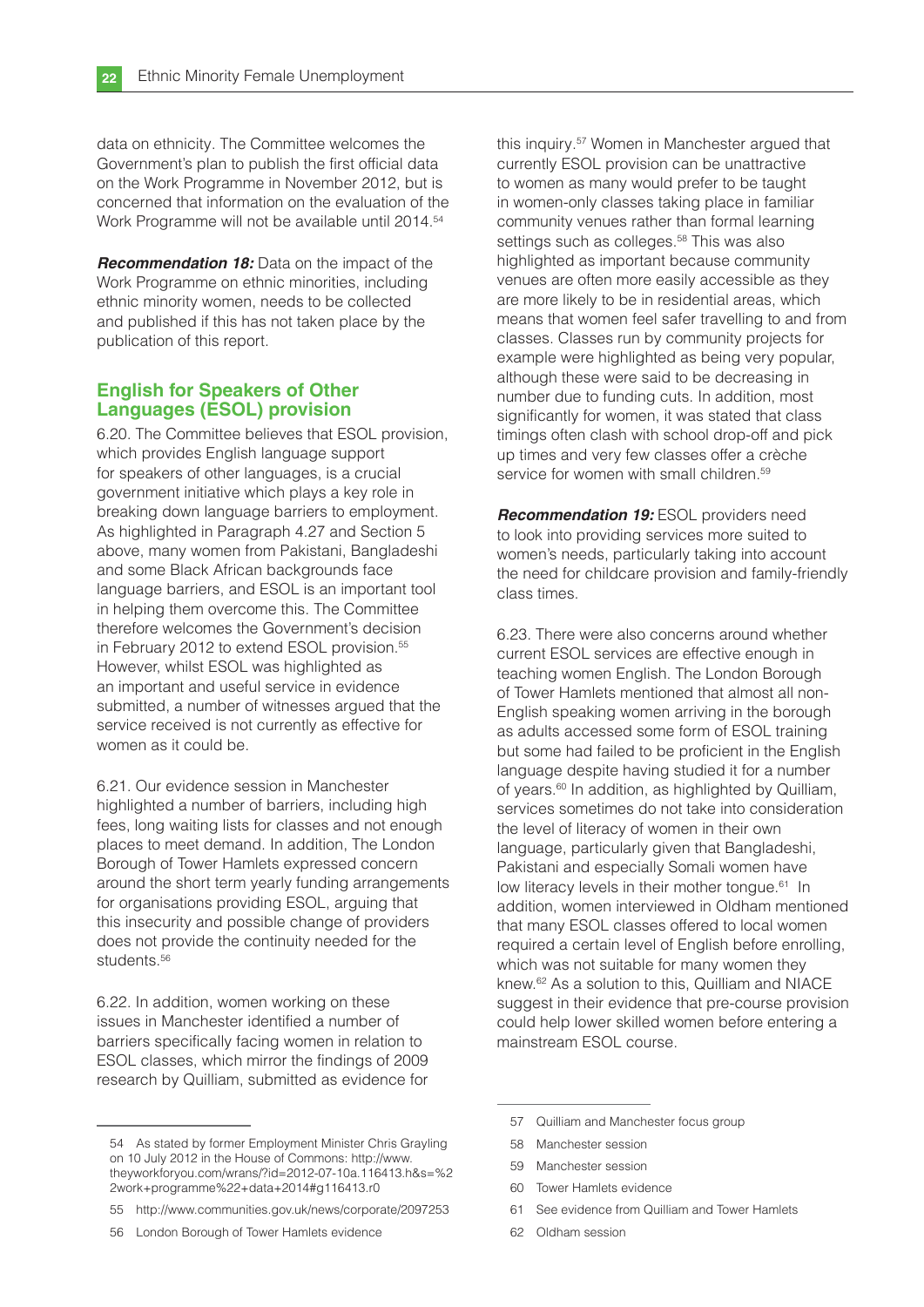**Recommendation 20: Pre-courses should be** introduced in areas of high need and demand to help women who are struggling in mainstream ESOL provision.

6.24. Quilliam also made the suggestion that more ESOL courses should be specifically linked to employment, citing examples of provision in Harrow and East Berkshire which had courses focused on ESOL in the workplace. They argue that these combined courses would be useful given the need of those women who have been out of the labour force for considerable periods of time to learn, for example, basic IT skills.<sup>63</sup> This mirrors concerns cited throughout the inquiry regarding the difficulties in getting older Bangladeshi and Pakistani women into work, and more work focused ESOL courses could help begin to solve some of these problems.

*Recommendation 21:* The Government should look at ways to encourage more work-focused ESOL classes for those who want them. This could involve course syllabuses being linked to vocational information, as well as a link to job searches.

6.25. It is however also worth highlighting that work-focused ESOL courses are not for everyone, and there is evidence that some women prefer to learn solely for social reasons, to read to their children or engage more effectively with local services.<sup>64</sup> These women should not be forced into work focused ESOL classes if they are not intending to learn English for this reason.

#### **Apprenticeships**

6.26. Given that apprenticeships have been highlighted by all three main political parties as potential solutions to high levels of youth unemployment, the Committee was keen to determine whether this policy is working for ethnic minority women.

6.27. At the start of the inquiry, the Committee was made aware of data regarding apprenticeship starts and completed apprenticeships, broken down by ethnicity.<sup>65</sup> Data was not provided by ethnicity and gender combined as this is

not publically available, an issue which will be elaborated in Paragraph 6.30 below. The data shows that only 9.2% of those starting apprenticeships, and only 8% of those competing apprenticeships, are from an ethnic minority. This is despite the fact that approximately 16% of 16–-24 year olds are from a minority ethnic background.<sup>66</sup> These figures are particularly shocking when taking into account the high unemployment rates of ethnic minority young people, with 44.4% of economically active young Black people and 33.6% of young Pakistani/Bangladeshi people being unemployed.<sup>67</sup>

6.28. When questioned on these figures at the first inquiry oral evidence session, Clare Bonson of the National Apprenticeship Service (NAS) stated that the numbers of ethnic minorities on apprenticeship schemes are growing 'absolutely and proportionately', adding that for Asian people this has increased from 9390 to 19,270 and for Black people it has increased from 6390 to 14,610. She added that 10% of apprenticeships in London are now taken up by ethnic minorities.

6.29. The Committee welcomes the fact that apprenticeship numbers have grown, but given the high levels of ethnic minority young people who are unemployed we are concerned that these figures are not growing enough. The Committee is also concerned that the NAS is measuring success based on 2001 Census figures. The proportion of ethnic minority young people has substantially increased since 2001, which will be apparent once the latest census data is released in 2013. In addition, given that the non-white ethnic minority population of London is now over 30% (ONS, 2009), with a figure potentially even higher for young people, the Committee is concerned that 10% ethnic minority apprenticeships in London does not offer enough progress. The Committee does however note that the NAS's apprenticeship diversity pilots are a step in the right direction, which will be dealt with in more detail from Paragraph 6.32 below.

6.30. Some members of the APPG expressed disappointment that apprenticeship start and completion figures are not broken down by ethnicity and gender combined, to which Clare Bonson highlighted that these figures are owned by the Department for Business, Innovation and Skills, meaning that NAS are unable to release these figures.

<sup>63</sup> See evidence from Quilliam

<sup>64</sup> See evidence from Hopscotch

<sup>65</sup> Data provided by Runnymede Trust based on information from the Data Service: http://www.thedataservice.org.uk/NR/ rdonlyres/F216A08B-03B2-44BC-A0EA-3F64F08A01CD/0/ March2012\_Apprenticeship\_Achievements.xls

<sup>66</sup> As above

<sup>67</sup> ONS 2012, Runnymede briefing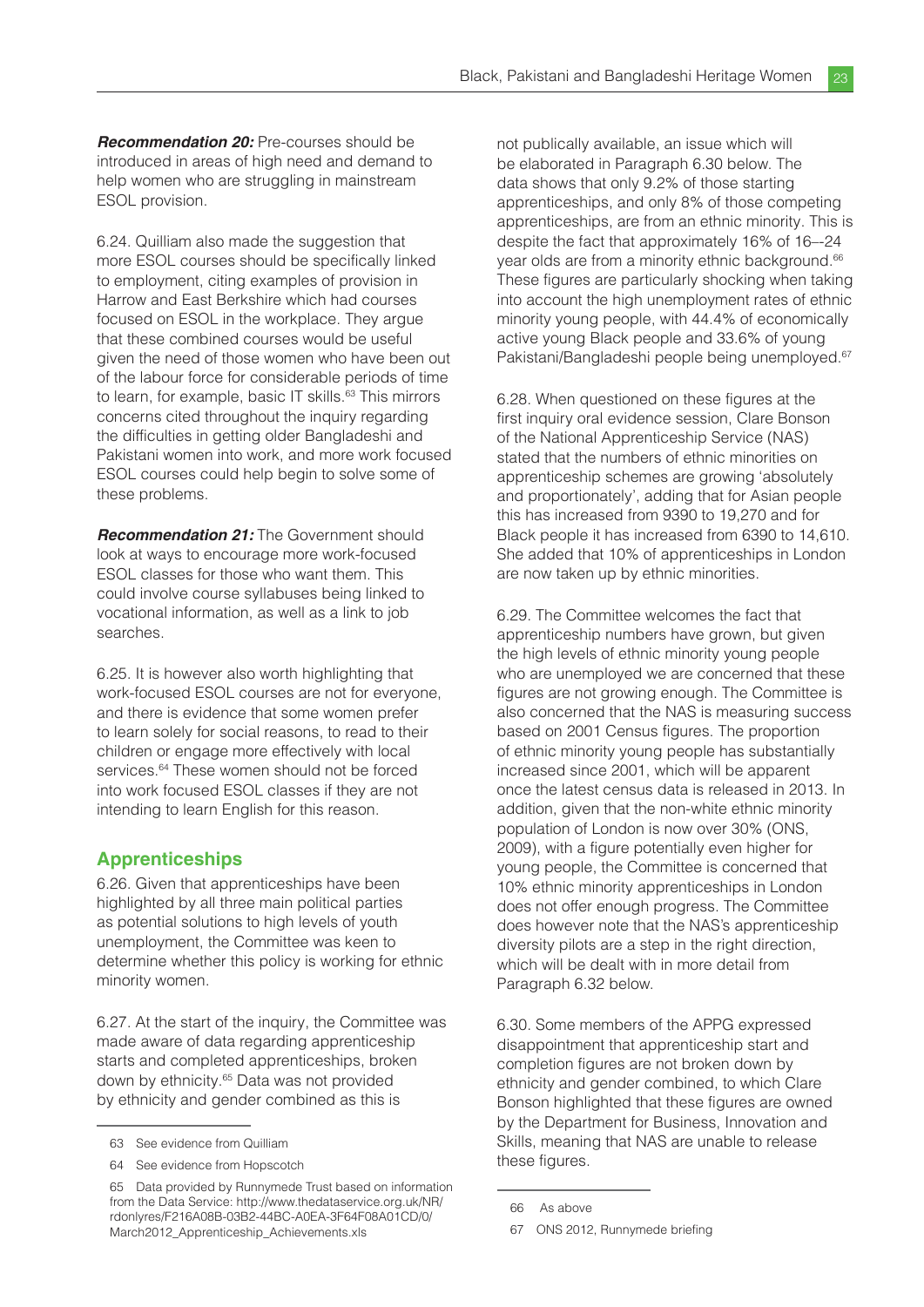6.31. In light of this, the Committee believes that the fact that these figures are not in the public domain encapsulates how many government initiatives do not either record or publicise data on the impact of their services on ethnicity and gender combined. Collection and publication of this data is crucial if we are to find solutions to high levels of ethnic minority female unemployment. As this inquiry has shown, Black, Bangladeshi and Pakistani women face specific challenges and it is important to know what is effective and not effective in meeting their employment needs.

*Recommendation 22:* The Department for Business, Innovation and Skills should make public its data on apprenticeship starts and completions based on ethnicity and gender combined. In addition, the Government should record and publish data on the impact of its employment initiatives on ethnic minorities and women separately, as well as combined where available data allows.

**Recommendation 23:** All government employment programmes and policies should monitor and publish data on take-up and success, by ethnicity and gender separately, as well as combined where available data allows.

6.32. Since the Committee heard evidence from the NAS, the evaluation of the Government's diversity pilots was published. This scheme involved 16 pilots taking place across England which undertook trial activities aiming to increase demand for, and supply of, apprenticeships among under-represented groups, including ethnic minorities.68 We welcome the work undertaken as part of the pilots to improve take up of apprenticeships by ethnic minorities in specific localities, and also welcome the shift from the Government to move towards recognising that different approaches for different groups may be needed in reducing unemployment, rather than a colour-blind approach.

6.33. The Committee notes the Evaluation Report's finding that the apprenticeship message is not reaching minority ethnic communities, as well as its conclusion that different communities face different barriers and needs, and consequently would need tailored solutions. The pilots' numerous examples of good practice of how to overcome these issues was also welcome, as was its conclusion that

68 http://www.apprenticeships.org.uk/ Partners/Policy/~/media/Documents/

NASEvaluationofDiAPilotsFinalReport%202.ashx

a long term 'consistent and concerted effort' is required to tackle the issues facing diverse groups.

6.34. The Committee notes that the work of the pilots has now come to an end, and is concerned that there is currently no clear indication of how this work and the report's conclusions will be continued and implemented going forward. The Committee does however note and welcome the NAS's intention to embed the good practice of the pilots into its work going forward, and we hope that they will pay close attention to the specific needs of ethnic minority young people as outlined in the evaluation Evaluation Rreport.

**Recommendation 24:** It is positive that the National Apprenticeship Service intends to embed diversity good practice throughout its services in due course. We would urge them to also address specific needs of ethnic minority women in its diversity initiatives going forward.

## **7. Impact on Families**

7.1. Our inquiry found that unemployment certainly has a negative impact on individuals, with many interviewees reporting increased low self esteem, frustration and a feeling of powerlessness over their own situation.<sup>69</sup> However, the Committee was also particularly keen to determine the impact that unemployment has on families.

7.2. At the simplest level, if less people in the family are working it means that there is less money available to provide for the family and its dependants. This is particularly concerning for Pakistani and Bangladeshi families, who experience extremely high poverty and child poverty rates, but it is also a concern for Black families, in which women are more likely to be the sole breadwinner.

7.3. Of particular concern are the large numbers of Black families which have one parent, which is usually the mother. As mentioned earlier in this report, 59% of Black Caribbean women and 43% of Black African women are lone mothers. If these women are finding it difficult to find work, this will have an impact on their families. One woman stated:

<sup>69</sup> More personal stories are featured in the accompanying short film to this report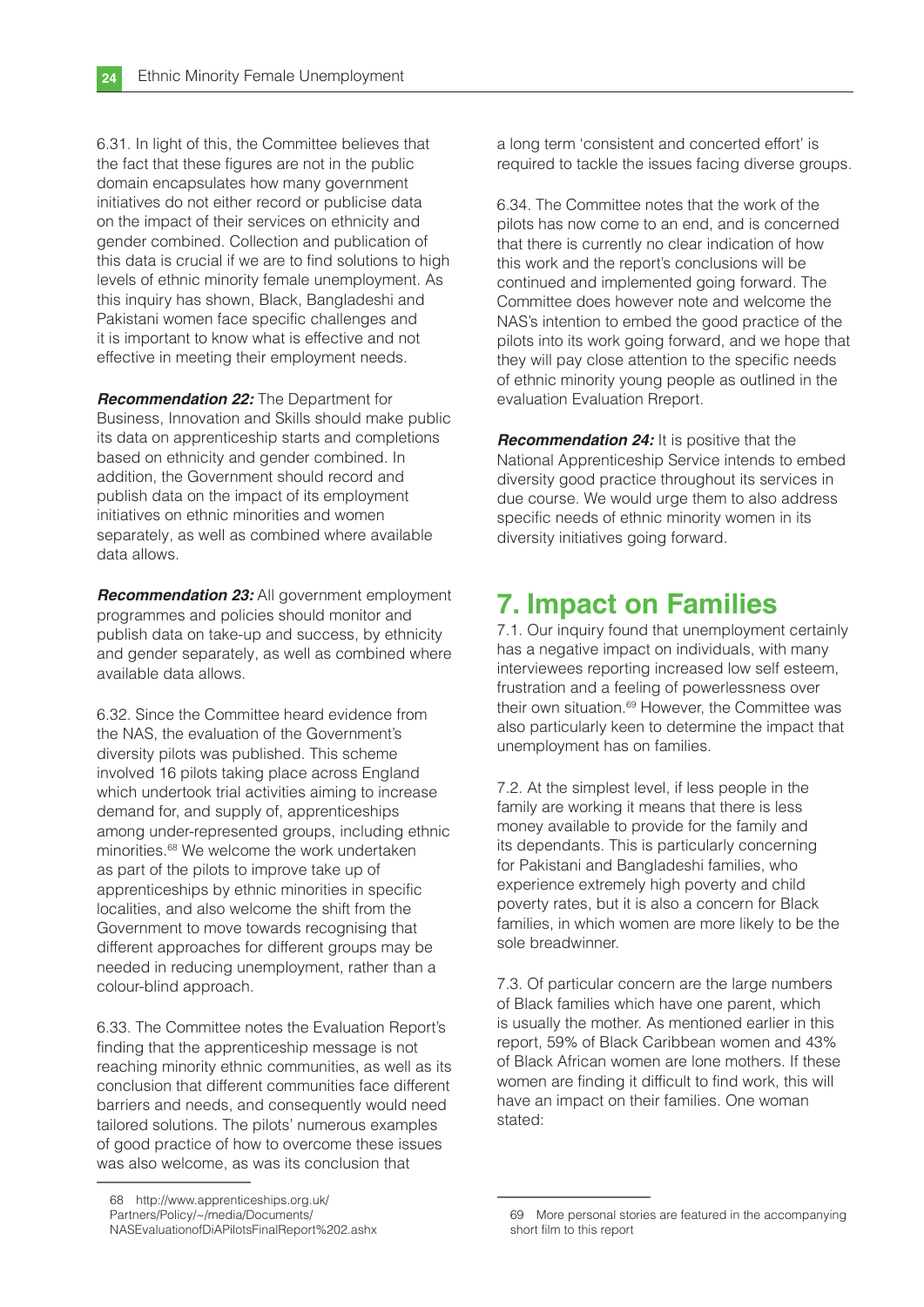*As an [unemployed] mother it's hard. It does not make you feel good that your kids need stu*ff *and you can't provide for them.* (Black woman, Tottenham)

7.4. It is also important to add that in addition to the high unemployment rates of Black, Pakistani and Bangladeshi women, men and young people from these groups also have high unemployment rates. Women spoken to as part of the inquiry suggested that this can have a devastating impact on the availability of wider financial support from other family members, whether in the home or within the extended family. One woman compared the current situation unfavourably to the recession of the 1990s:

*In the 1990s, although there was a recession, there was more family support because more people in the household were working. In this recession you have brothers, sisters, aunties and uncles all not working… there is no support anymore.* (Black woman, Tottenham)

7.5. Some lone mothers interviewed as part of this inquiry also highlighted how being unemployed makes them feel as if they are a bad role model for their children and other women in their community. Some mentioned that they are finding it difficult to convince their children to go to university given that they themselves are unemployed despite having a university degree.<sup>70</sup> Others suggested that their children took their advice on education and careers less seriously due to the fact that they are unemployed.71 One interviewee argued that large numbers of unemployed women can lead to a dearth of female role models in families:

*The young ladies are aspiring to [be like] 'Nicki Minaj' because us as women have no work for the young ladies to say 'wow my mum is doing that or my auntie is doing that'…If we were working we [could] stop the young girls having more children and wanting to stay on the dole… If you don't have a job…then how will [we] be able to get people o*ff *the streets and into work?* (Black woman, Tottenham)

7.6 What is therefore clear is that unemployment not only has a negative impact on individual women, but also has a negative impact on the younger generations. If the sons, daughters, nephews and nieces see women in their family out of work this may well have an impact on their

educational and job aspirations. In addition, if less people in the family are working, children and families are more likely to fall into poverty.

## **8. Conclusions**

8.1. It is clear from this inquiry that Black, Pakistani and Bangladeshi women have unacceptably high levels of unemployment which have persisted for over three decades. Urgent action is needed to address this in order to ensure this issue does not persist for a further three decades. This requires bold and targeted action from the Government and employers which is far more sophisticated than a simply 'colour-blind approach'. As stated by Professor Anthony Heath during his evidence, a 'colour-blind approach' has not worked in the past, so why would it begin to work now?

8.2. What is also clear is that Black, Pakistani and Bangladeshi women face specific barriers in the labour market which are not solely based on just their gender, or just their ethnicity. These women experience barriers because they are ethnic minority women, and data collection and policy approaches need to acknowledge this.

8.3. Finally, throughout the inquiry witnesses and those interviewed were adamant in stating that racism still exists in the UK, and evidence and personal testimony collected backs up its existence. There was a perception of many individual women interviewed in the inquiry that the Government – as well as what they saw as the 'establishment' – believe that racial discrimination has been solved, or that they simply do not care about its existence. The Government needs to work to correct this assumption and ensure that its policies speak to and meet the needs of ethnic minority women in the UK.

<sup>70</sup> Manchester focus group

<sup>71</sup> Manchester focus group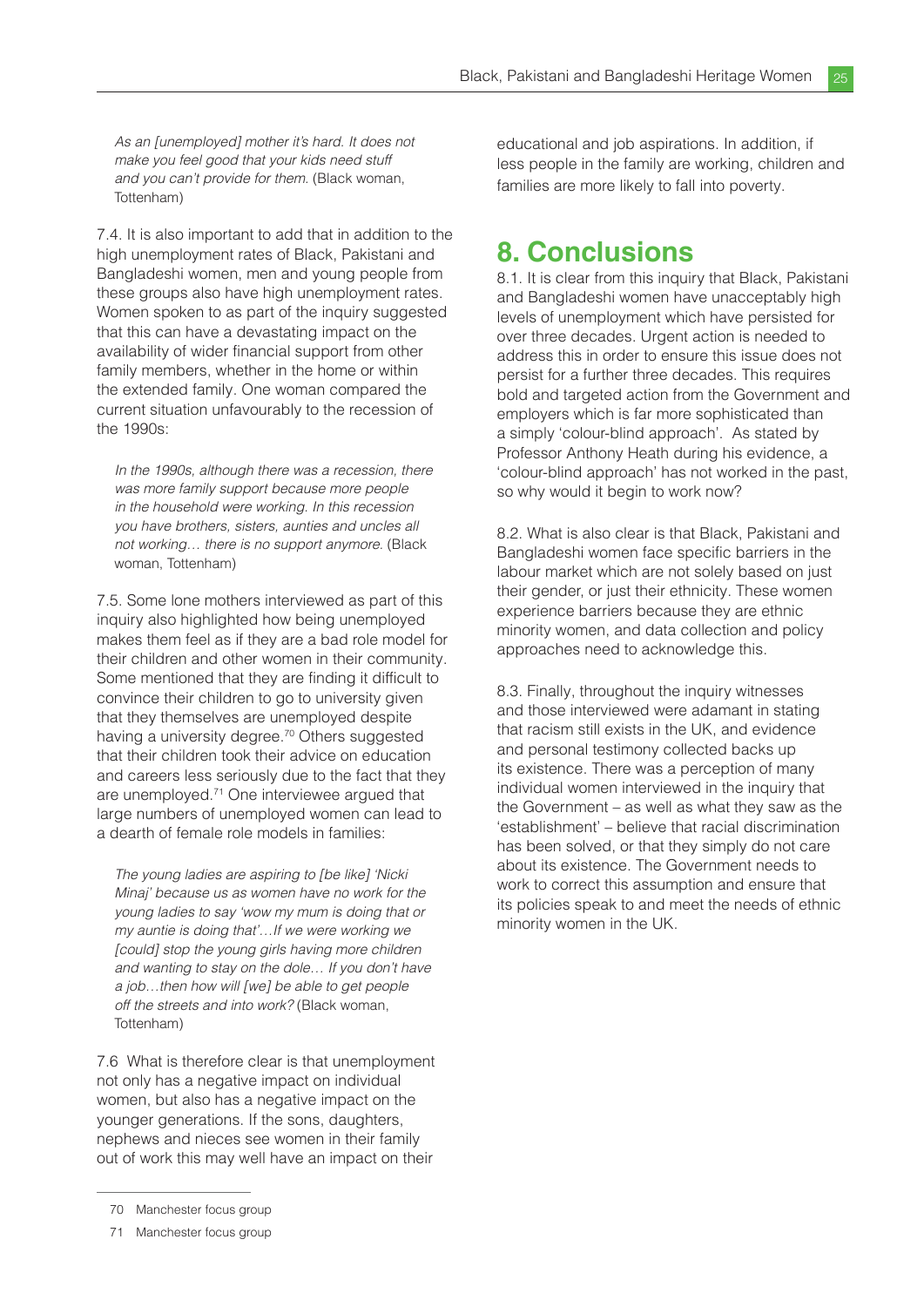## **9. References**

Work and Pension Committee (2012) Y*outh Unemployment and the Youth Contract*, London: House of Commons.

Rose, E.J.B. (1969) *Colour and Citizenship*: *A report on British Race Relations:* London: Institute of Race Relations.

Li, Yaojun (forthcoming) *Ethnicity and public sector employment during the current recession*, Manchester: University of Manchester.

Bunglawala, Zamila (2008) *Valuing Family, Valuing Work: British Muslim Women and the Labour Market*, London: Young Foundation.

Sims, Jessica Mai, (2008) *Not Enough Understanding: Student Experiences of Diversity at UK Universities*, London: Runnymede Trust.

Kerr, Sandra et al. (2011) *Race into Higher Education: 2011 Update, Race for Opportunity,*  London: RfO.

Cabinet Office (2012) *Opening Doors, Breaking Barriers: A Strategy for Social Mobility*. London: Cabinet Office.

## **10. Evidence Submitted**

The APPG would like to thank all those who submitted evidence as part of this inquiry, as well as those who provided informal advice and support throughout the inquiry. Evidence submitted is as follows:

#### **Oral evidence**

#### **Evidence session 1:**

- Professor Anthony Heath: Oxford University;
- Zamila Bunglawala: Fellow, the Young Foundation;
- Collette Cork-Hurst: National Officer for Equalities, Unite;
- Clare Bonson: Head of Business Development and Support, National Apprenticeship Service (NAS);
- Daniel Mokades: Rare Recruitment;
- Cynthia Masiyiwa: Active Horizons.

#### **Evidence session 2:**

- Noor Ali: Lead Ethnic Buyer, Morrisons;
- Yvonne Coghill OBE: Senior Programme Lead, Leadership for Equality, NHS Leadership Academy;
- Sandra Kerr OBE: National Campaign Director, Race for Opportunity;
- Professor Monder Ram OBE: Professor of Small Business and Director of the Centre for Research in Ethnic Minority Entrepreneurship (CRÈME), De Montfort University.

#### **Local evidence sessions:**

- Focus group in Oldham: Discussion session with six women;
- Focus group in Tottenham: Discussion session with four women;

Focus group sessions held in Manchester, organised with Oxfam: 23 women attended. Some had attended as individuals whilst others attended on behalf of the following organisations:

- Cheshire PCT
- Dewa
- Dynamic Ladies of Greater Manchester
- Equality and Human Rights Commission
- Greater Manchester African Communities
- Greater Manchester Fire and Rescue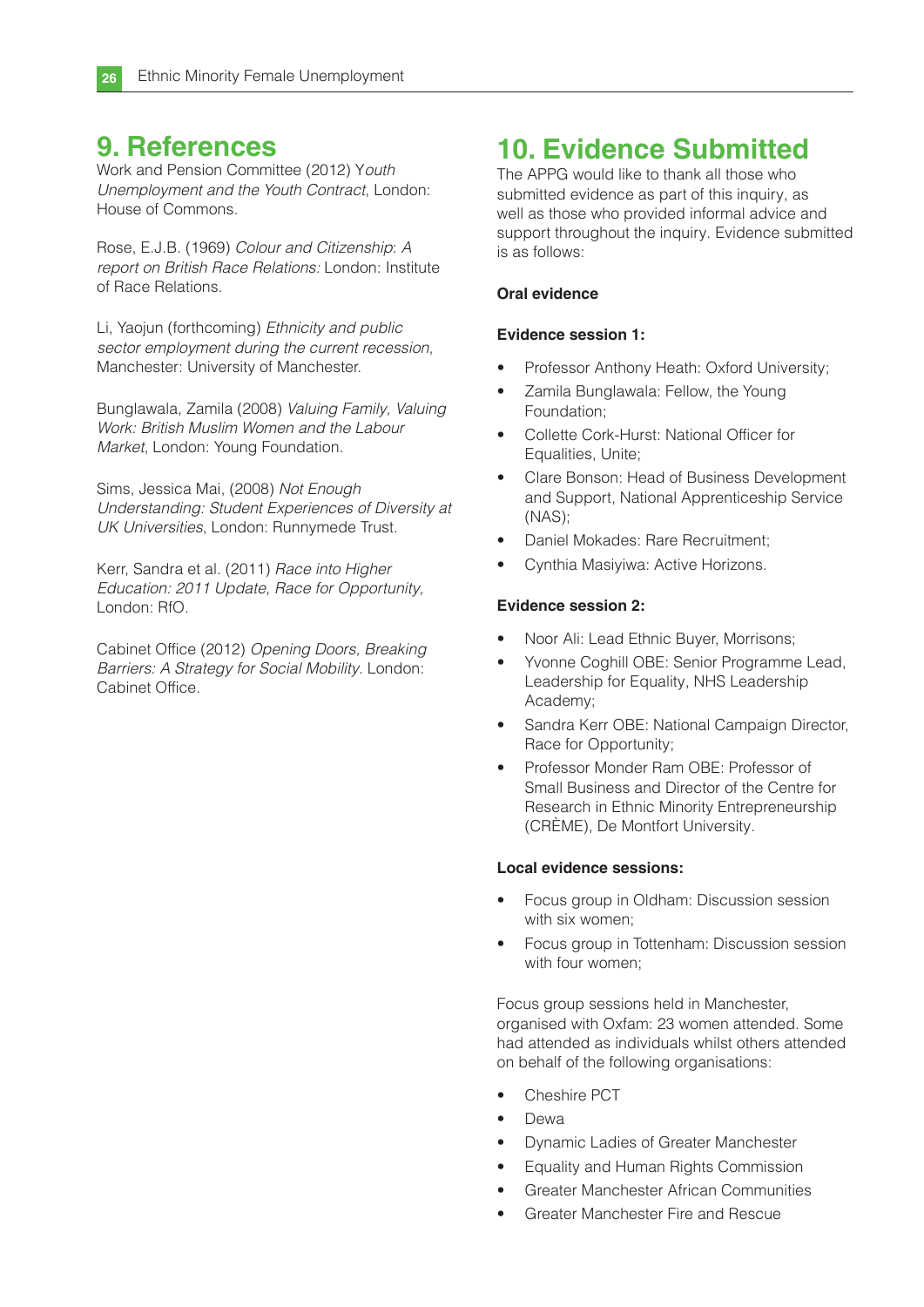- Lancashire Women's Network
- Manchester BME network
- Migrants Supporting Migrants
- Network for Europe
- Northern Refugee Centre
- Pulling Together Asian Womens Group
- Rainbow Haven
- Saheli
- Tameside Metropolitan Borough Council
- Tameside Third Sector Coalition
- **Trafford Metropolitan Borough Council**
- Union Street Media Arts project
- Westwood and Coldhurst Women Association
- Women's Solidarity Forum
- Wonderfully Made Women

#### **Written evidence:**

We received written evidence from the following individuals and organisations:

- BECTU
- Black Women's Health and Family Support
- Bradford Metropolitan District Council
- The Daycare Trust
- The Equality and Human Rights Commission
- The Ethnic Minority Advisory Group (EMAG)
- Equanomics UK
- Friends, Families and Travellers
- Professor Anthony Health (follow-up submission on affirmative action in Ireland)
- Professors Anthony Heath and Yaojun Li (follow-up submission on Somali unemployment)
- Anya Hart Dyke, former Quilliam employee (Evidence submitted was a report written for Quilliam: *Immigrant, Muslim, Female: Triple Paralysis?* by Anya Hart Dyke and Lucy James, 2009)
- Hopscotch
- Jan Trust
- Professor Yaojun Li (follow up submission on Pakistani and Bangladeshi female unemployment)
- Micah Challenge
- ESOL Programme, NIACE
- Northern Homeworking Project
- One North West
- Runnymede Trust (submission on bank

lending disclosure, as previously sent to the Department for Communities and Local Government)

- Tower Hamlets Council
- **ZHQ Consultancy**
- Ziwo Zimbabwe Women
- Five anonymous personal submissions

This evidence, along with recordings and notes of oral evidence sessions, and summaries of focus groups, will be available at http://www. runnymedetrust.org/projects-and-publications/ parliament/appg-2/appg-inquiry.html